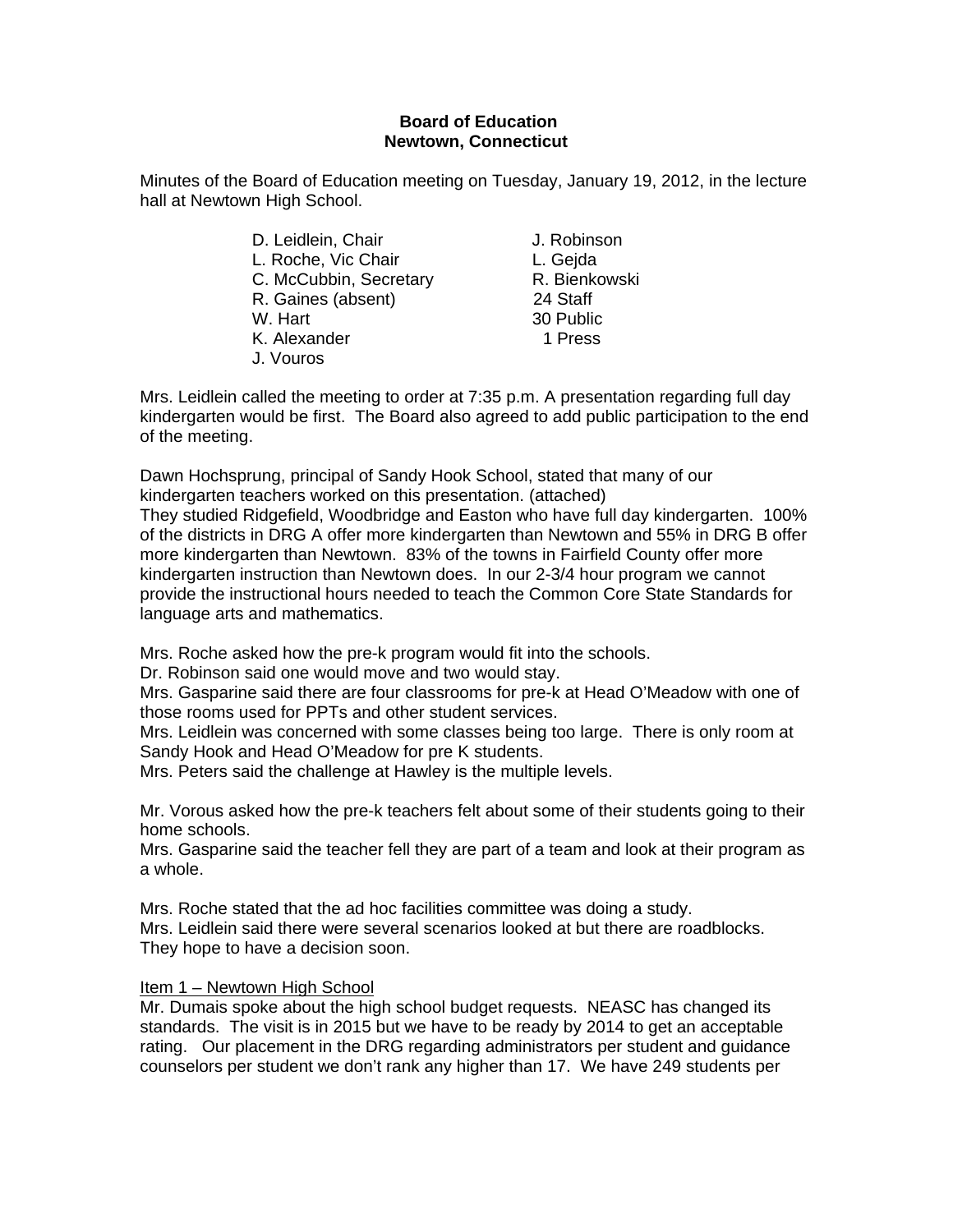Board of Education **-2-** Figure 2. Figure 19, 2012

counselor. The average is 215 students. Our number one priority at the high school is a support position. NEASC said we have insufficient support staff. The Governor wrote a letter to the legislature regarding things he wanted changed. There are expectations for greater supervision.

Mr. Hart asked about the number of students per administrator. Mr. Dumais said there are 435 students per administrator.

Mrs. Roche asked the difference between a vice principal and a head master. Mr. Dumais said Trumbull has a principal and three house principals. Their high school is set up in houses. A dean would not have supervisory responsibilities.

Mr. Vouros asked for clarification on how Mr. Hiruo is utilized with his administrative duties and his relationship facilitating the N.I.C.E. program.

Mr. Dumais said each assistant principal has certain responsibilities. Someone has to be in charge of scheduling, overseeing clubs and activities, student issues, stolen items, drugs which are all student discipline. All of them have equal responsibilities for personnel issues, 504,, etc. Mr. Clayton is involved in Safe School Climate, Mr. Hiruo oversees clubs and activities and Mr. Rivera takes care of scheduling. Mr. Hiruo also runs CAPT.

Mrs. Leidlein asked Mr. Dumais to prioritize his positions. He stated that a lot of positions are connected. Taking one off changes the list. The number one includes the clerical position and the assistant principal. Math is also a great need right now.

Mrs. Leidlein requested the the classroom enrollment report. Mr. Dumais said the list would be teacher period enrollments. Mrs. Leidlein asked to highlight classes that included different levels and asked about the need for an afterschool study hall supervisor.

Mr. Dumais said we are paying close attention to how students are doing. If not doing well we have interventions that go into place. A gap we have is providing time in school for help.

Mr. Vouros asked for information on NEASC.

Mr. Dumais said they have a number of standards ranging from curriculum to resources. They speak to students, parents, and teachers and look at student work. The rating guide is used. Based on the way we are scored would decide if we are put on warning. They look at recommendations and revisit to see if they have been implemented. They also publicize our status. If by 2014 we don't have a formal that connects adults to students other than through guidance counselors we will fail.

Mr. Vouros said it seems the high gets everything that's needed because of accreditation.

Mr. Dumais work through the grade levels culminates at the high school. He supports full day kindergarten because it will help the students through the other levels.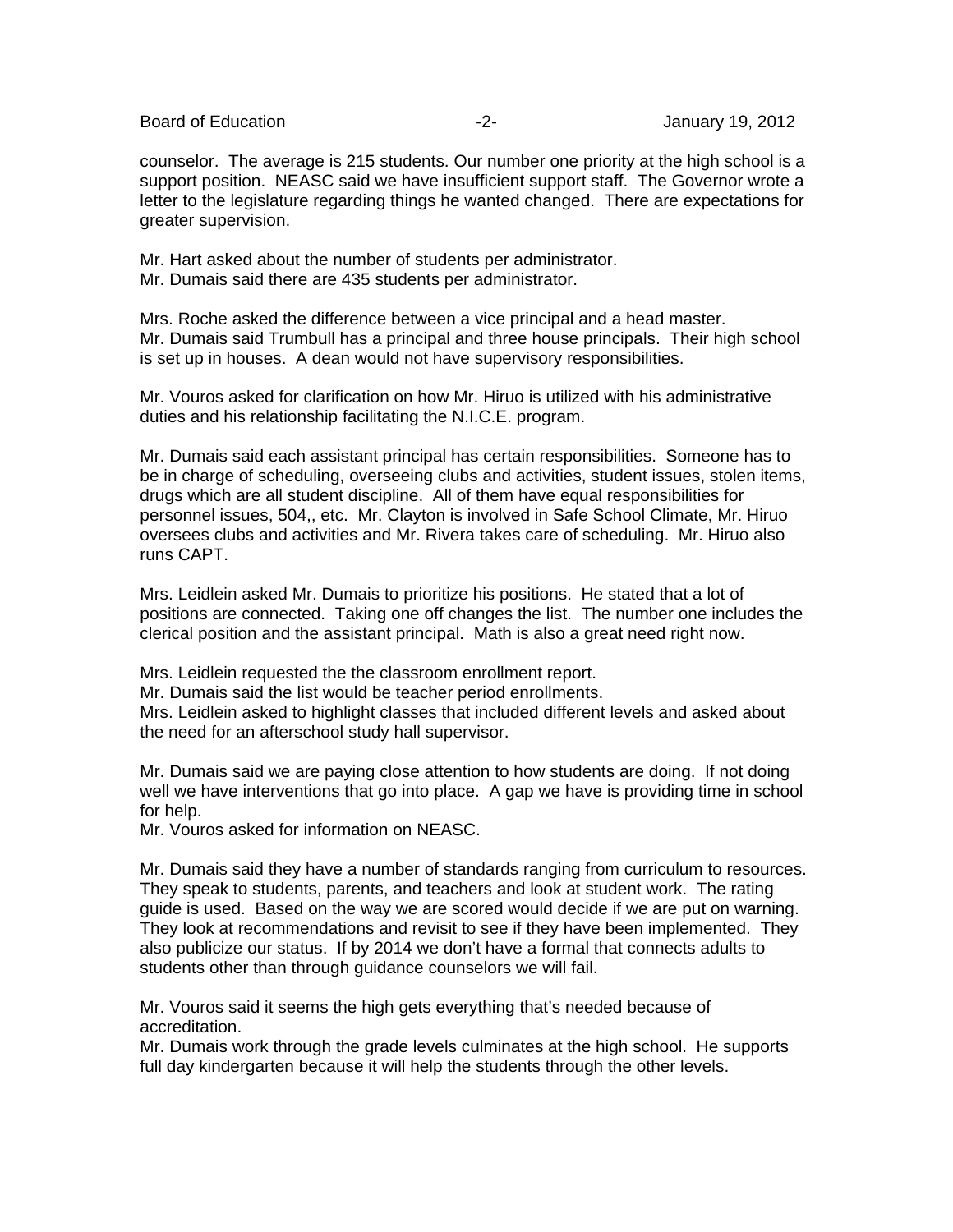Board of Education **Contact Contact Contact Contact Contact Contact Contact Contact Contact Contact Contact Contact Contact Contact Contact Contact Contact Contact Contact Contact Contact Contact Contact Contact Contact Co** 

Mrs. Roche said we were told there would be no money needed for the gymnastics program.

Mr. Dumais said the parents support the program now. We also don't support the ice hockey program.

Mrs. Leidlein asked about the out of district tuition which is an additional \$9,200 this year.

Mr. Bienkowski stated we have 3 at Nonnewaug, 9 at ACES and 4 at CES to which Mrs.Leidlein asked which school we provided transportation to one-way.

Dr. Robinson said it was for the Regional Center for the Arts in Trumbull which meets from 1 PM to 5 PM. The law says even if we are not members of the groups we have to pay the tuition.

Mrs. Leidlein asked for a report on the cost of transportation and tuition for those two programs.

Mr. Hart said the high school has diverse programs and doesn't view the budget as competition between the schools.

Item 2 – Newtown Middle School

Mrs. Sherlock explained the structure of the middle school. We've requested an additional guidance counselor for the last 5 years which is the number one request. We also requested additional math time. We consider the full day kindergarten program to be a necessary and important program in the district.

Mr. Vouros congratulated Mrs. Sherlock on the achievements in reading and math scores. Mrs. Boettner said the time we've been given the last two years on our early release days has been a key factor in teacher collaboration to examine student work and writing. It has made an incredible difference.

Mrs. Sherlock said the guidance counselor would be on a mobile cart. Each student will create a student success plan through the Naviance program.

Mr. Vouros asked about the lack of technology.

Mrs. Sherlock said we are wireless now which will give us all kinds of possibilities. We are looking to allow students to bring their devices from home to maximize technology usage. We are getting Kindles in the library for students that don't have computers at home.

Mr. Vouros is concerned about the gifted students in the middle school and Reed School and how we are addressing their needs.

Mrs. Sherlock said our 43 gifted students are a significant part of our 900 students. We do the most we can to accommodate their needs along with those of the other students. Mrs. Roche asked if those students could be clustered.

Mrs. Sherlock said they are. Ms. Bradley groups the students according to like interests and how they work with each other.

Mrs. Roche suggested them being on one cluster. Mrs. Sherlock said we try to have them together as much as possible because they learn from each other.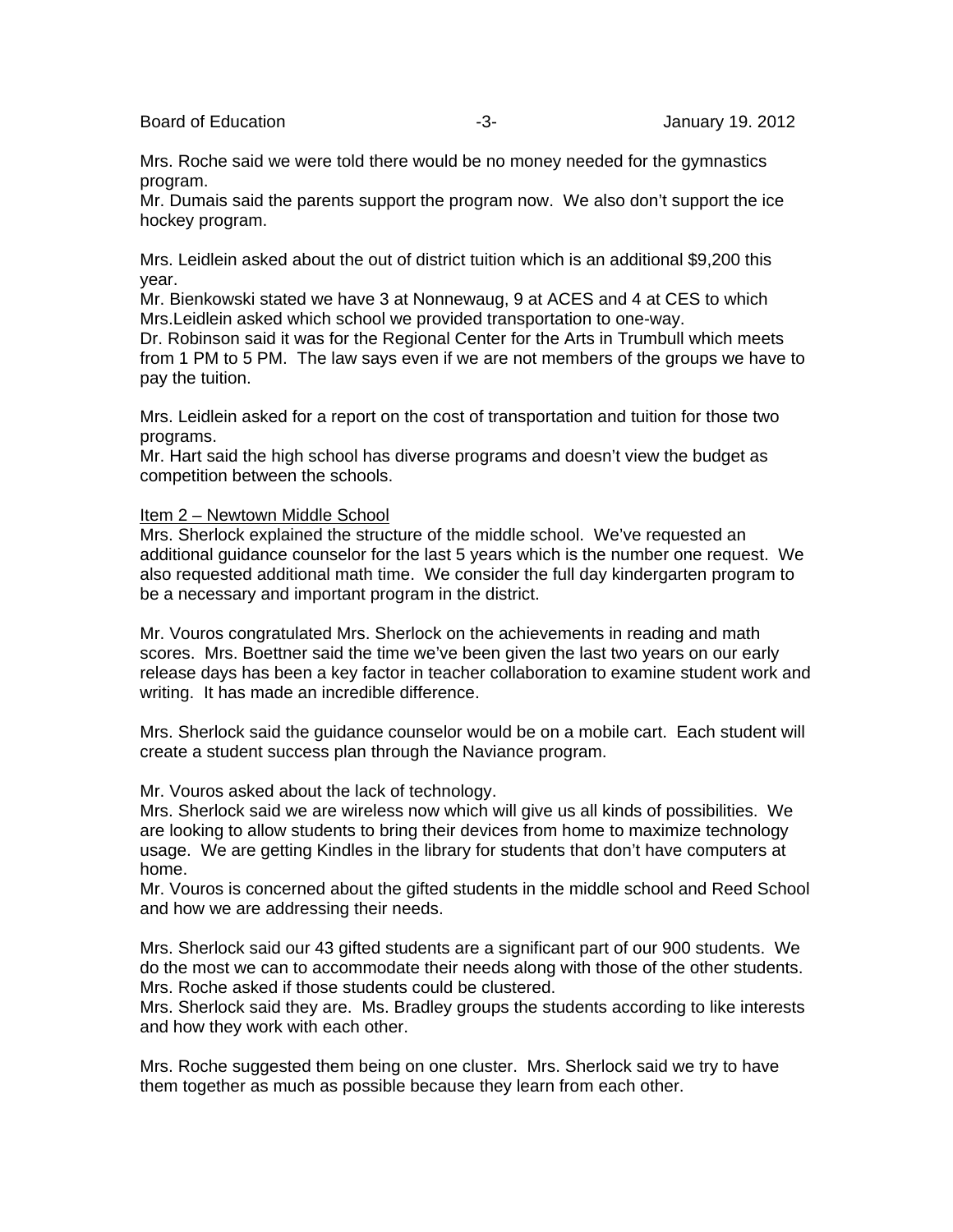Board of Education **Contract Contract Contract Contract Contract Contract Contract Contract Contract Contract Contract Contract Contract Contract Contract Contract Contract Contract Contract Contract Contract Contract Cont** 

#### Item 3 – Reed Intermediate School

Dr. Epple supports the full day kindergarten. Reed needs additional reading and math teacher time. She asked for reinstatement of the PE teacher we lost two years ago. Our writing teacher is teaching project adventure two half-day per week. We would like a full-time writing teacher. We would also like the Chinese music course to be continued for the sixth grade students. Plan B is to get a Chinese teacher using the Hanban grant.

Mrs. Roche asked if the schedule would allow a foreign language program at Reed. Dr. Epple said with the financial reality and other priorities we didn't try to fit it in.

Mrs Leidlein said a phase-in program would be worth hearing about and requested more information.

Mr. Hart said we need to understand why we need to fund it.

Mr. Vouros said transition from Reed to the middle school is vital. He was not in favor of the Chinese music course because not every child in the middle school is eligible for a foreign language.

#### Item 4 - Elementary Schools

The principals agreed with having a full-day kindergarten program and answered questions from the Board.

Mrs. Roche asked if the schools were having problems without EAs. Mrs. Hochsprung had some problems at Sandy Hook. Mr. Geissler said he would like more staff but we would love to provide more enrichment services. Mrs. Gasparine would also like to see an increase in professional development opportunities. Mrs. Peters would not like to see anymore EAs cut

Mrs. Roche was concerned about instructional time.

Mrs. Leidlein was concerned about the number of teachers being taken out of class for professional development.

#### Item 5 - Plant

Mr. Hart noticed the substantial decrease in energy costs.

Mr. Bienkowski said we have seven months with a new contract and new supplier and we have a new provider for next year. Different schools have different rates.

Mr. Vouros asked the cost for the middle school boilers.

Mr. Faiella said it's in the million dollar range to take them out which includes asbestos abatement.

Mrs. Leidlein asked for a prioritized list of projects and a detailed description of the STARR Program and costs for this year and previous years. She also requested more information on consultants that worked in district last year and this year, why they were hired and the cost. She requested to see the actual money spent in 2009-2010 and also what was budgeted. An additional request was for the actual increase in the budget if we were only meeting the contractual obligations for the same services.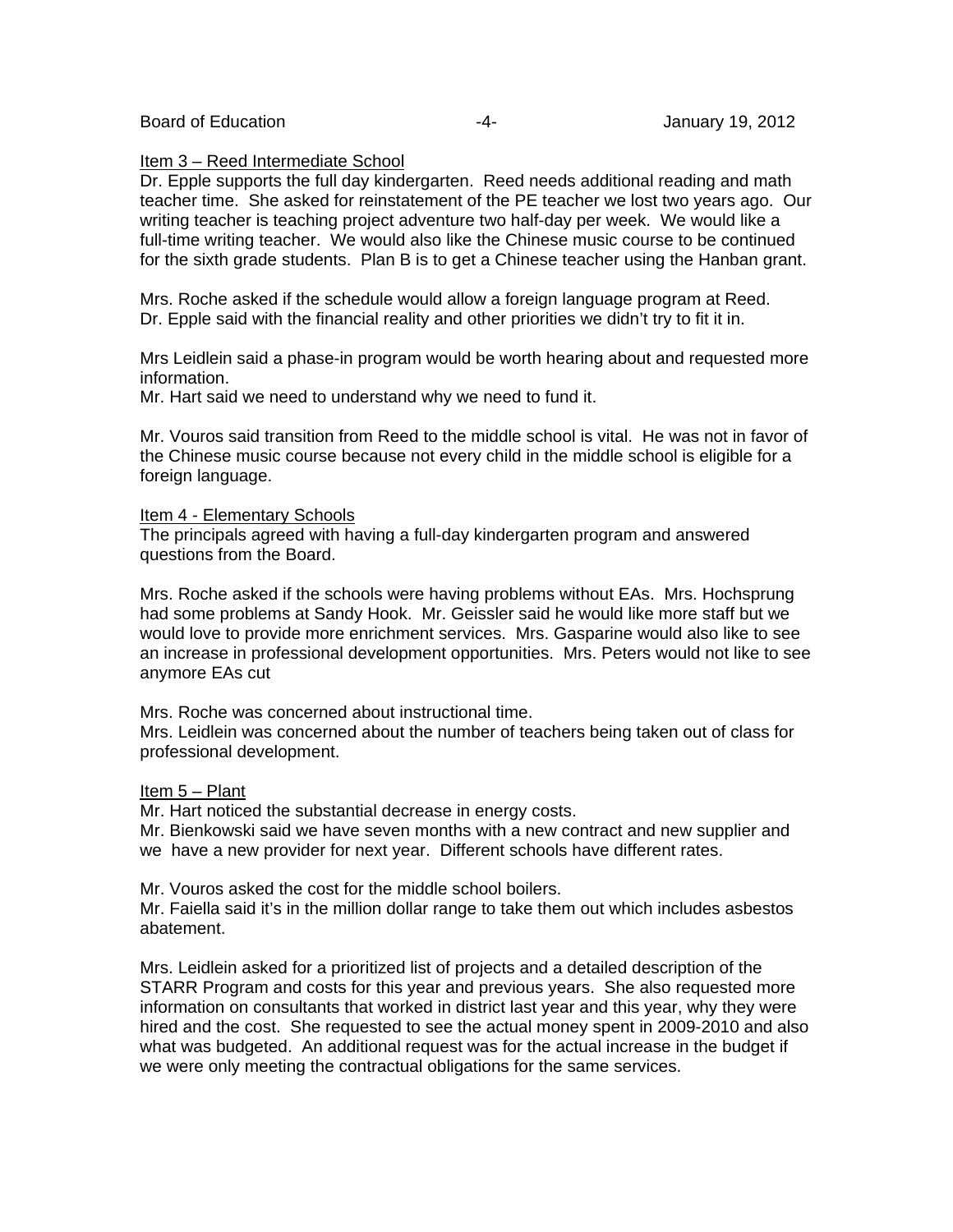Board of Education **Contract Contract Contract Contract Contract Contract Contract Contract Contract Contract Contract Contract Contract Contract Contract Contract Contract Contract Contract Contract Contract Contract Cont** 

Item 6 – Public Participation

Amber Mason, 29 Taunton Ridge Road, was in favor of the full day kindergarten which would benefit her daughter.

Kristen Marshall, 23 Rose Lane, was in favor of full day kindergarten. She had put her child in private school for kindergarten who is now behind in reading in first grade. Her other child is in the half day program at Sandy Hook but the time is rushed.

 $\overline{\phantom{a}}$  , and the contract of the contract of the contract of the contract of the contract of the contract of the contract of the contract of the contract of the contract of the contract of the contract of the contrac

MOTION: Mr. Hart moved to adjourn. Mr. Vouros seconded. Vote: 6 ayes

Item 7 - Adjournment The meeting adjourned at 11:02 p.m.

Respectfully submitted:

 Cody McCubbin **Secretary**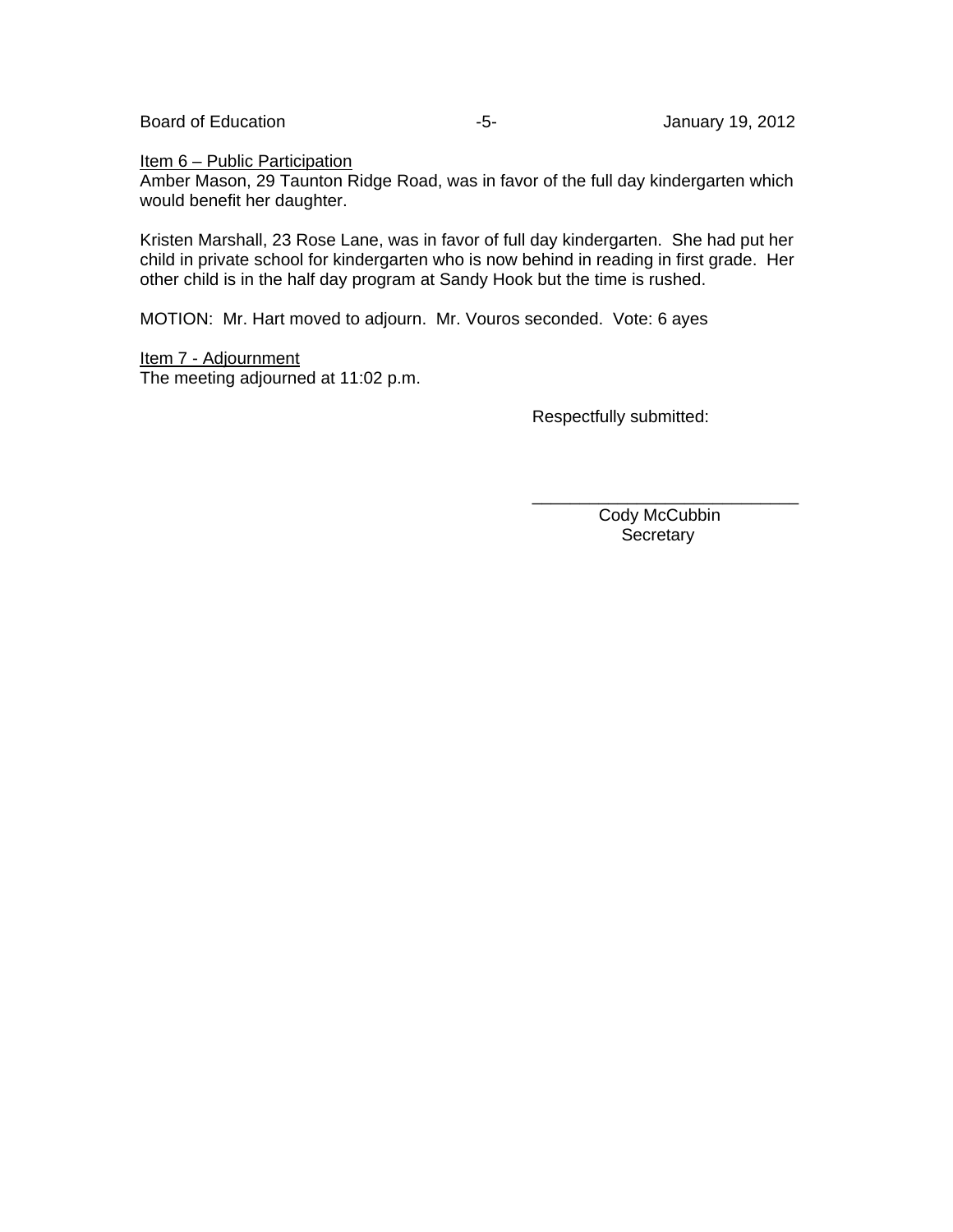# Full Day Kindergarten

### What You Need to Know About Kindergarten in Newtown

January 19, 2012 Dawn Lafferty Hochsprung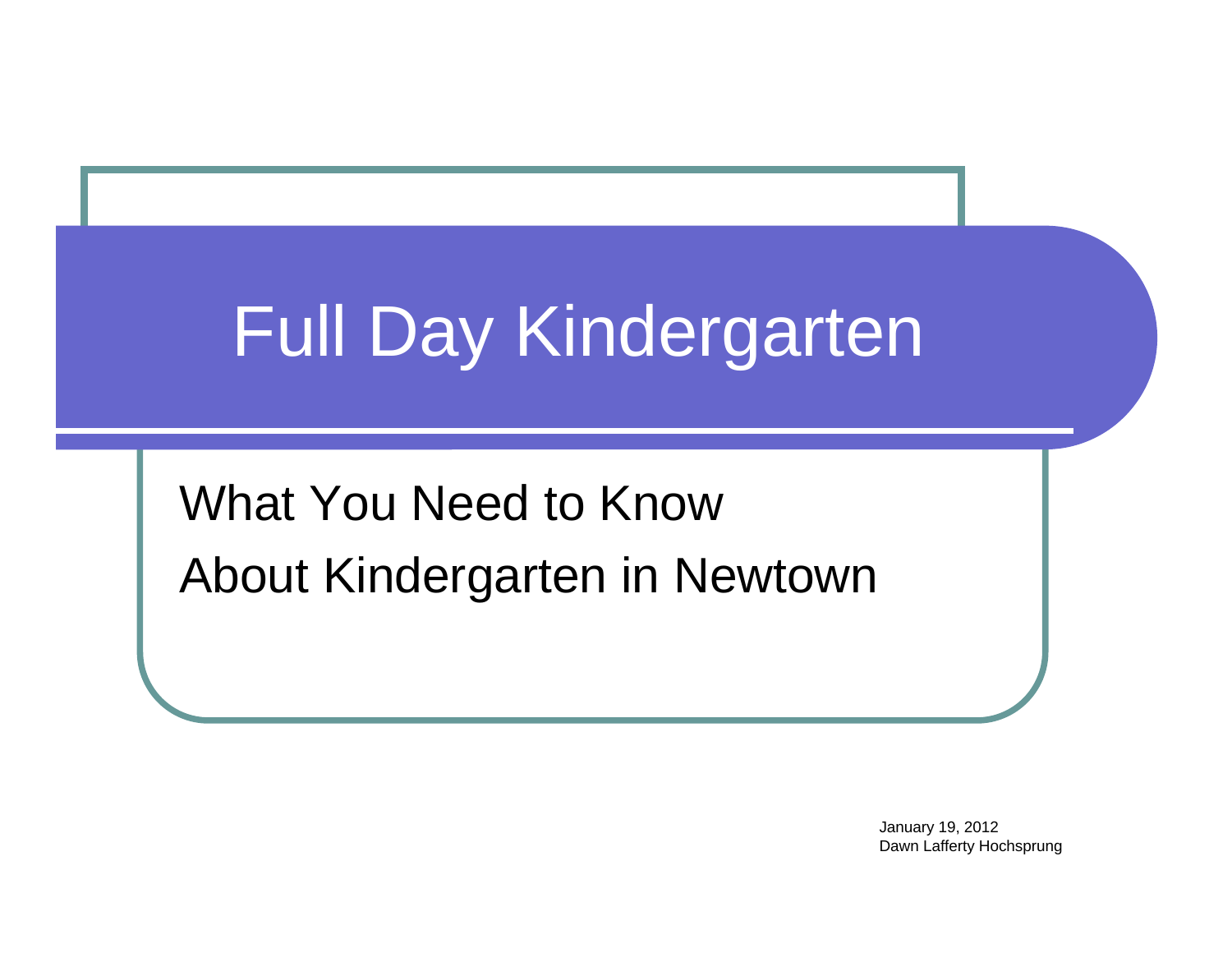## Meet the Kindergarten Team!

- $\bullet$ **Hawley** 
	- $\bullet$  Kindergarten Teachers
		- $\bullet$ Donna Albano
		- Deborah Lubin
	- $\bullet$  Reading Teachers
		- Brandi Oatis
		- Patti Vitarelli
- $\bigcirc$  Middle Gate
	- $\bullet$  Kindergarten Teacher
		- Dorothy Schmidt
		- $\bullet$ Tanya LaBonia
		- $\bullet$ Kristen Delgado
		- Julie Yorty
	- $\bullet$  Reading Teacher
		- Peggy Kennedy
- Head O' Meadow
	- $\bullet$  Kindergarten Teachers
		- Gail Diminico
		- $\bullet$ Miryam Kuligowski
	- $\bullet$  Reading Teacher
		- Elaine Sullivan
- $\bigcirc$  Sandy Hook
	- $\bullet$  Kindergarten Teachers
		- Lisa Dievert
		- Sue Perry
		- Janet Vollmer
	- $\bullet$  Reading Teacher
		- Diane Dennis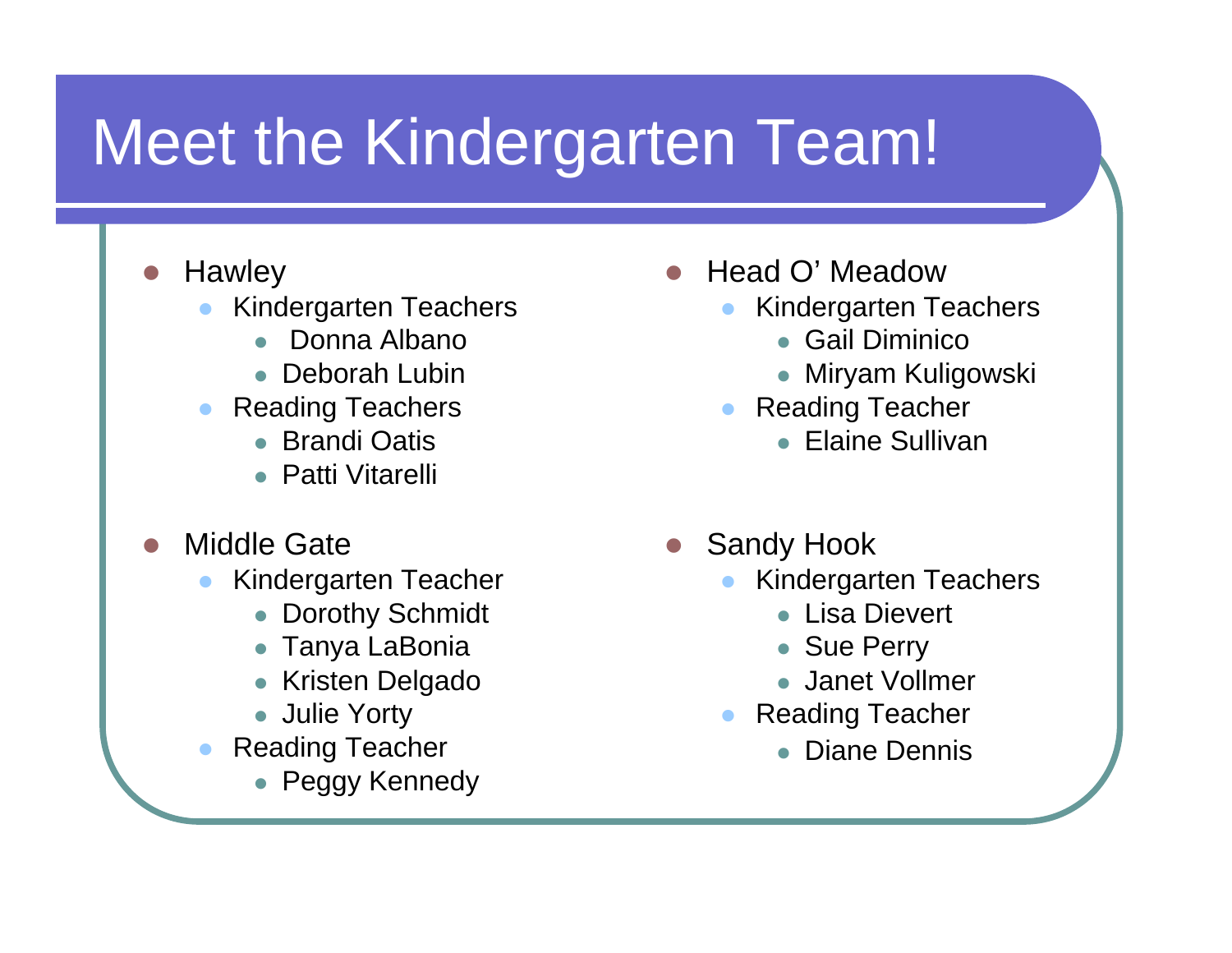### Full Day Kindergarten and The Newtown Public School Strategic Plan

- **Strategy: Teaching and Learning** 
	- We will develop and implement plans to ensure all staff use effective instructional tools, best practices, assessment data, and intervention resources to improve academic standing, 21<sup>st</sup> century skills and inspire students to excel.
- Specific Results
	- $\bullet$  Focus K-12 teaching and learning on the 21st century skills of communication and collaboration, creativity and innovation, critical thinking and problem solving, and research and information fluency.
	- $\bullet$  Inspire students and staff to excel through a broad range of programs that encourage, excite and ignite student achievement.
	- $\bullet$  Demonstrate a standard of excellence as evidenced by the consistent implementation of professional practices.
	- $\bullet$  Utilize differentiated instruction as a fundamental means of providing appropriate interventions for students.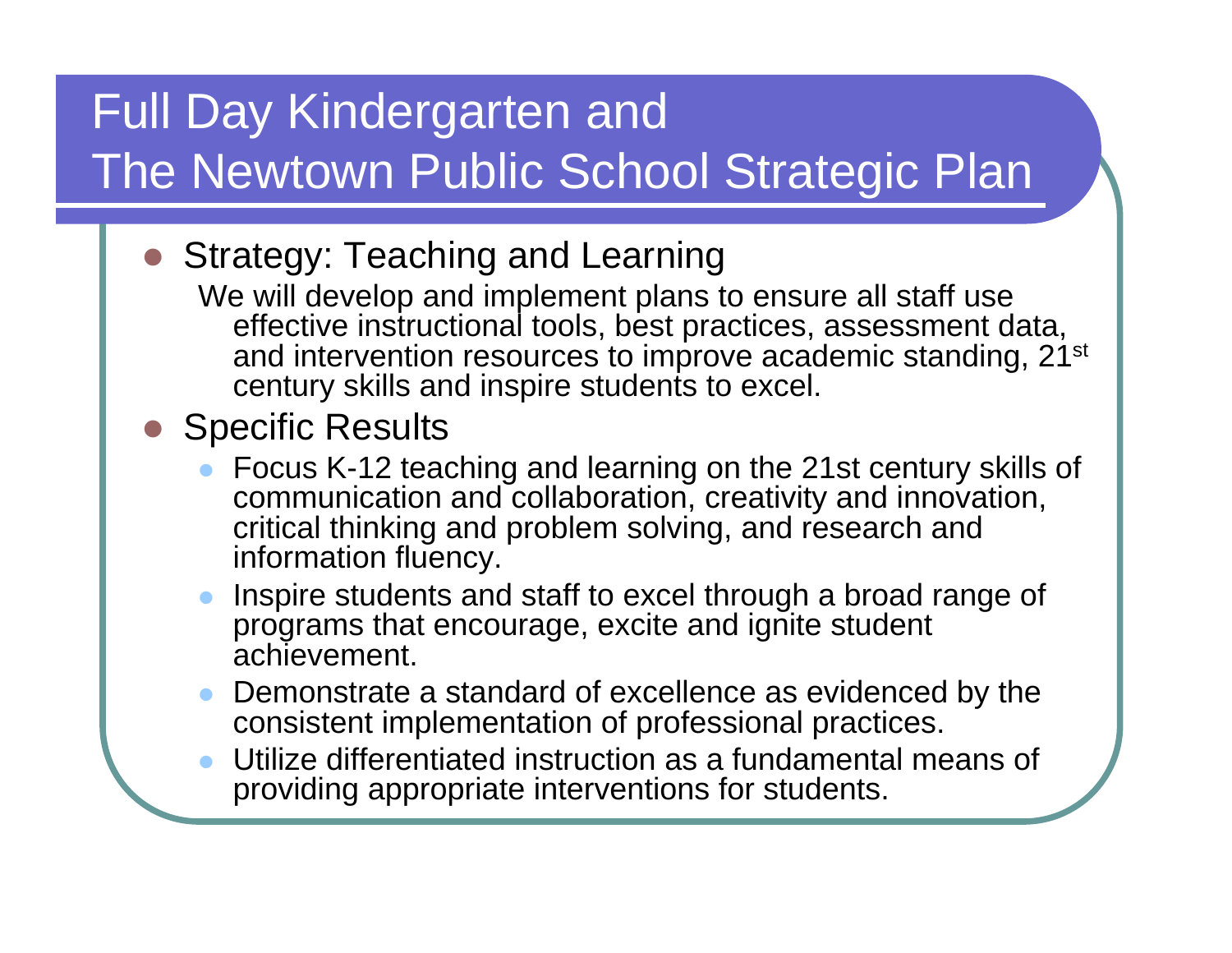### Our Research

- Kindergarten and Early Intervention Teachers held a planning meeting in the fall of 2011
	- $\bullet$ Developed list of guiding questions for their FDK inquiry
	- $\bullet$ Researched similar and local districts to find out which offer FDK
	- $\bullet$ Planned visits and phone interviews to schools with FDK
- Kindergarten and Early Intervention Teachers shared their learning throughout the fall of 2011
	- $\bullet$ Visit observations and information collected
	- $\bullet$ Phone interview feedback
- Kindergarten and Early Intervention Teachers compiled their data in the winter of 2012
	- $\bullet$ Here we are!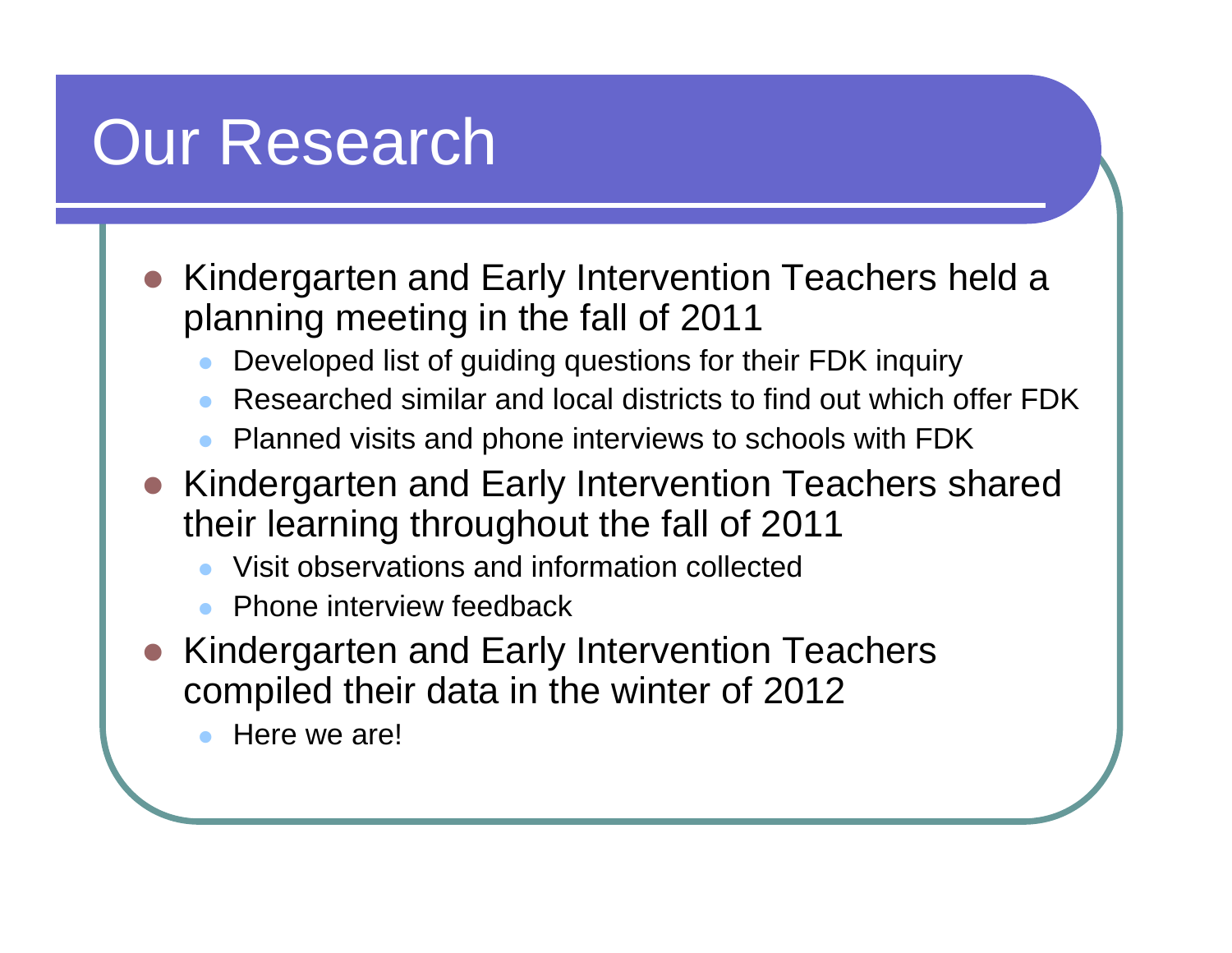## Who We Studied… and Why

- $\bullet$ Ridgefield
- $\bullet$ Woodbridge
- $\bullet$ Easton

### **Know your competition!**

Of the top two Demographic Reference Groups in Connecticut

- •100% of districts in DRG A offer more kindergarten instruction than Newtown does.
- •55% of districts in DRG B offer more kindergarten instruction than Newtown does.

We are and will continue to be compared to districts in the top DRGs in Connecticut.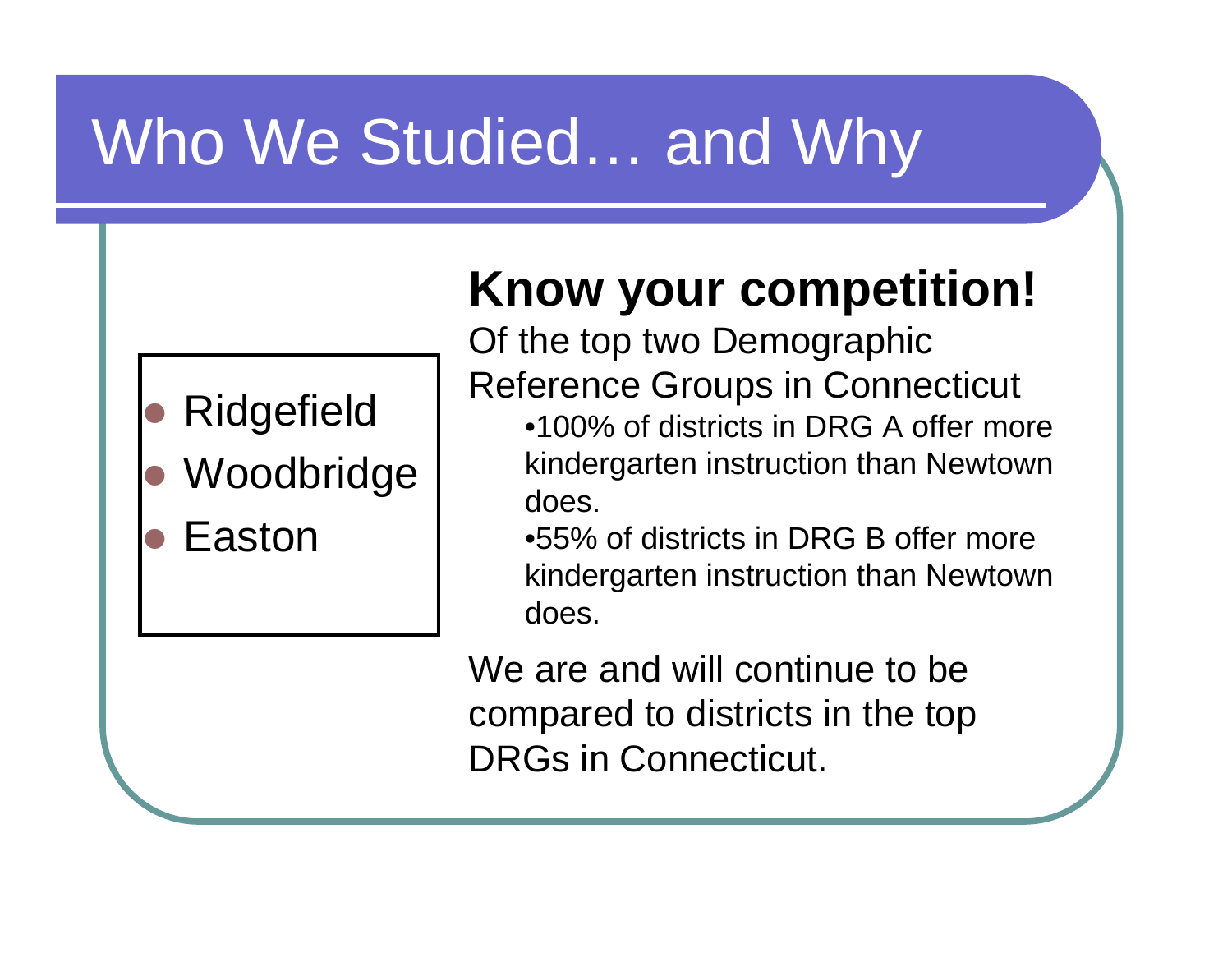## Who We Studied… and Why

- $\bullet$ Ridgefield
- $\bullet$ Easton
- $\bullet$ Bethel

### **Know your neighborhood!**

In Fairfield County

- •11 of 23 towns offer full day kindergarten
- •4 of 23 towns offer extended day kindergarten to all students
- •4 of 23 towns offer full day for some students

83% of towns in Fairfield County offer more kindergarten instruction than Newtown does.

School programs are a factor in many home buyers' decisions; we are at a disadvantage with young families home-shopping in Fairfield County.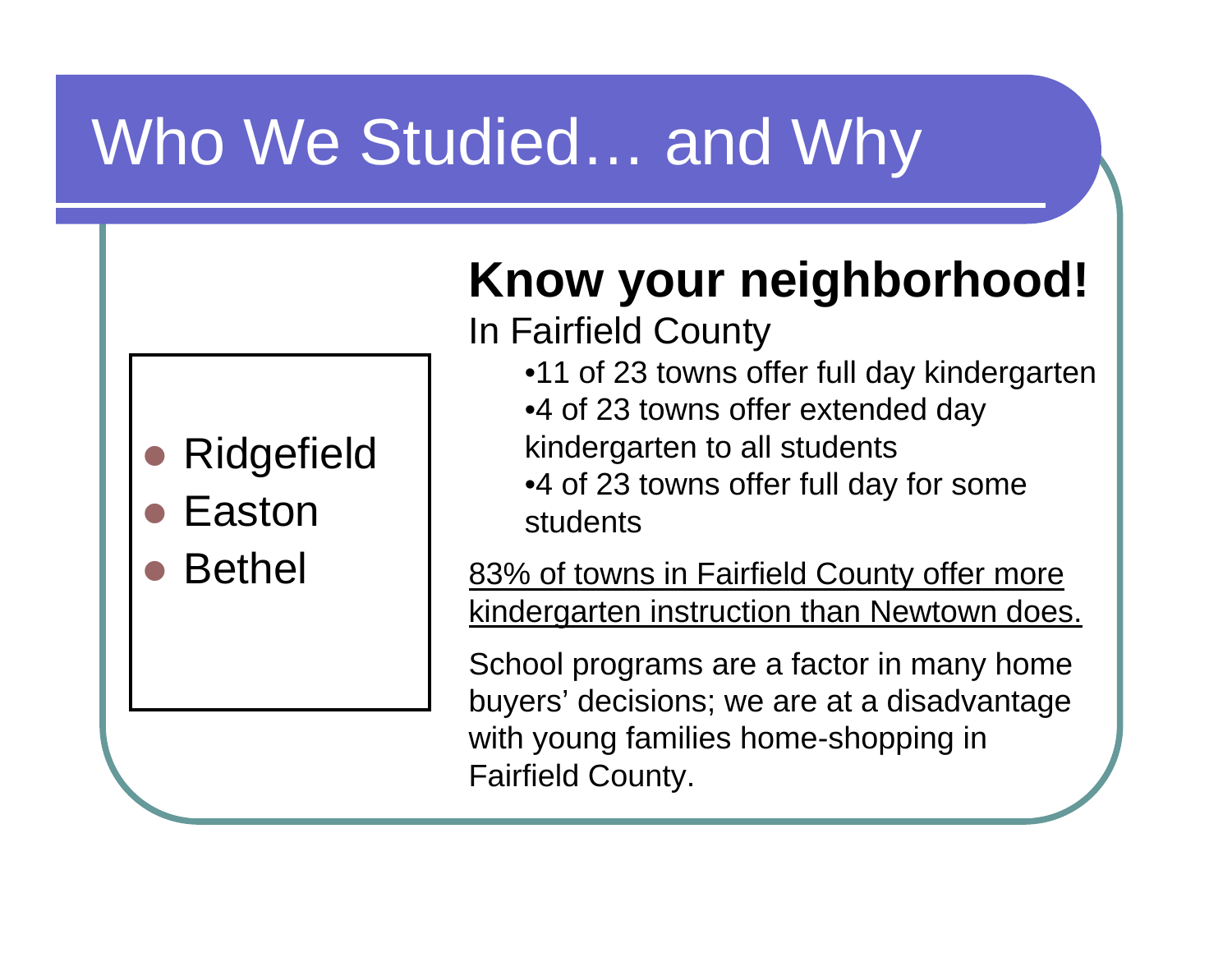## Our Guiding Questions

- What does full day enable you to do that ½ day did not?
- $\bullet$  Did your standards increase? What did you add to the curriculum?
- $\bullet$  Did you see any changes in scores and assessments? What have the first grade teachers observed?
- $\bullet$  What does your daily and weekly schedule look like? Specials, computer time, rest period?
- $\bullet$  Do you still have blocks, home living, art, creative centers?
- $\bullet$  What kind of remedial or enrichment support do you have?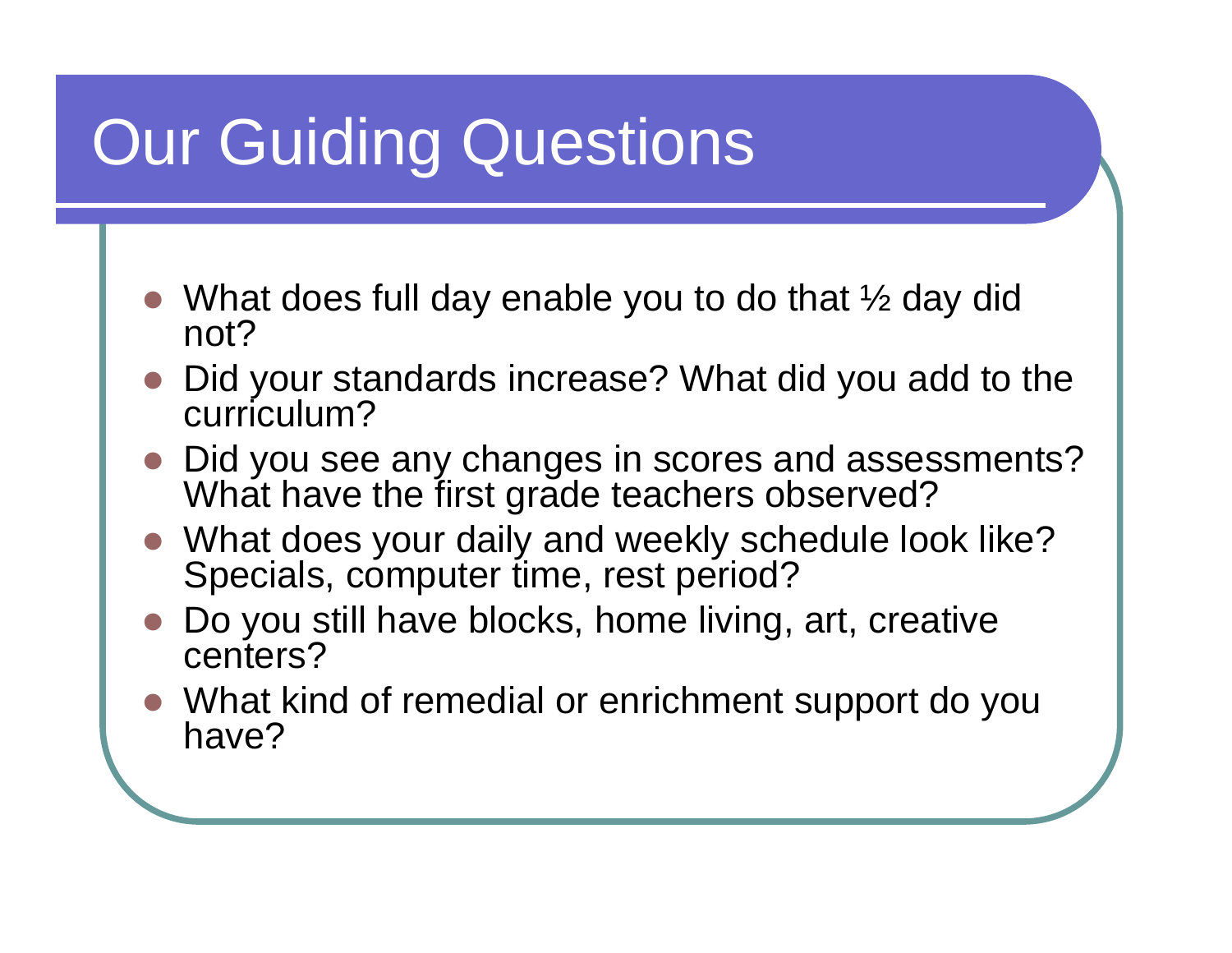- In our 2-3/4 hour program, we provide our young learners with many experiences similar to those provided in full day programs, BUT  $\bullet$  at a much quicker pace
	- $\bullet$ with far less depth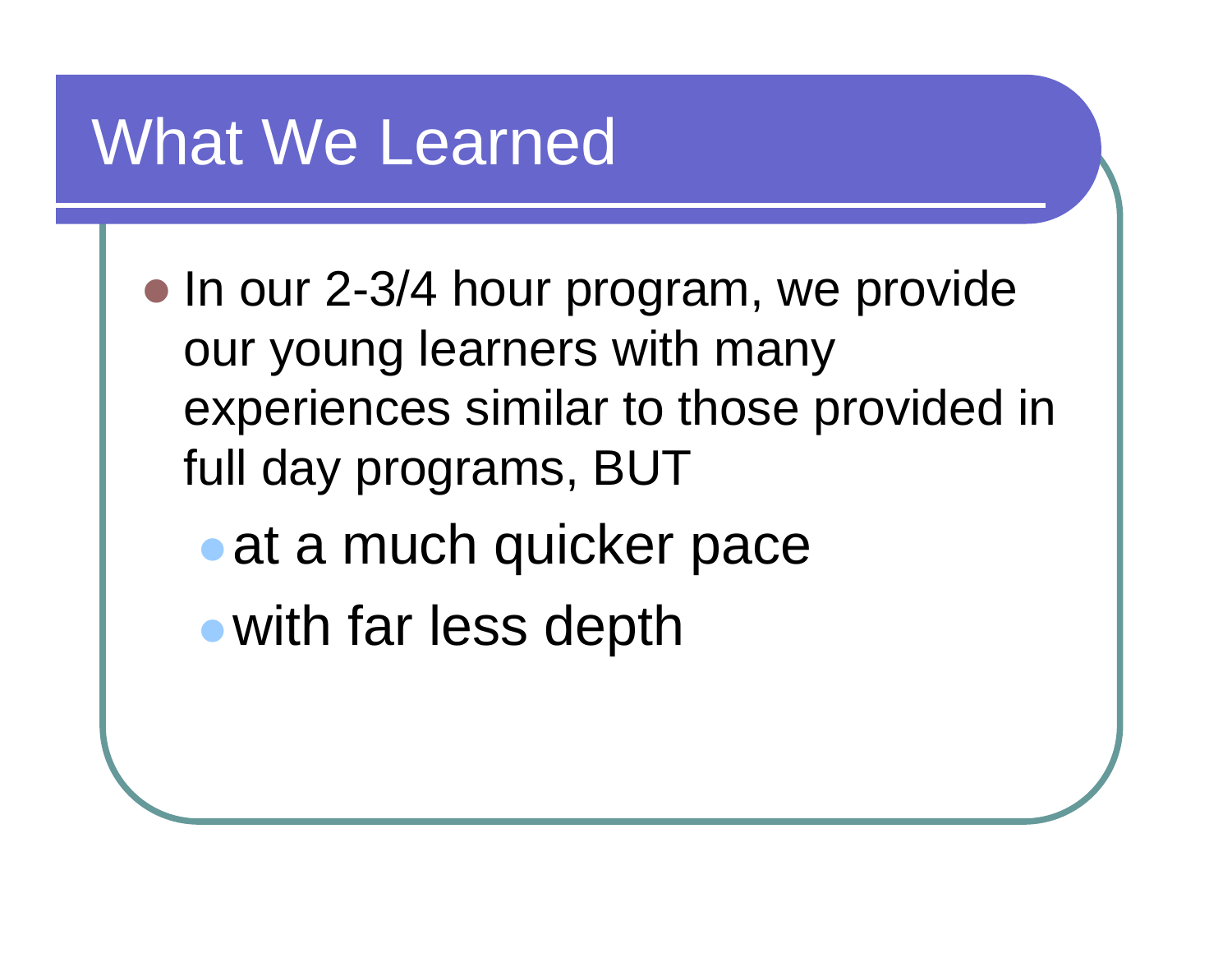In our 2-3/4 hour program, our teachers are compelled to make daily decisions about which required lessons to teach and which to leave out.

This leads to inconsistency of our kindergarten students' academic experience across classrooms and across the district.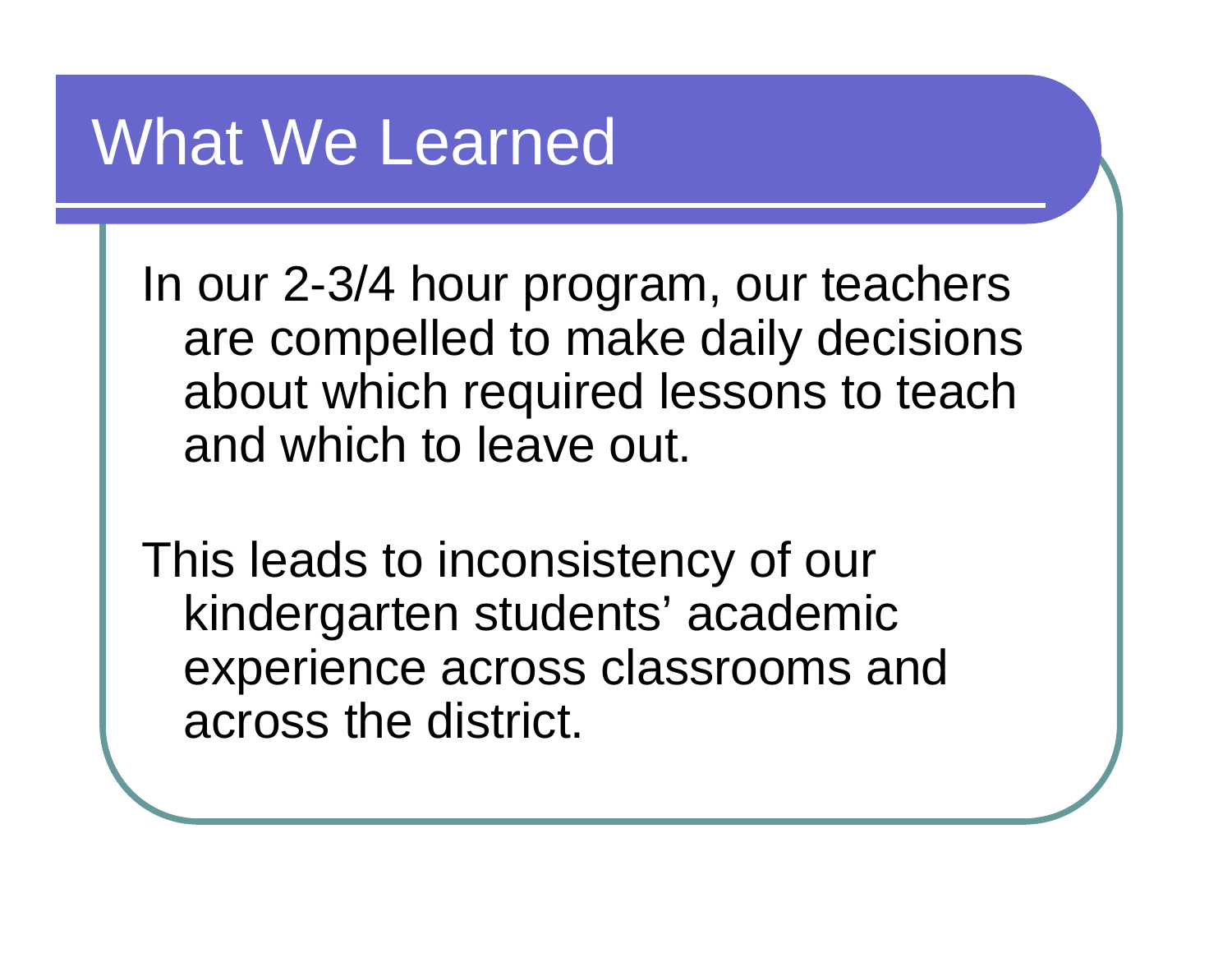- **Kindergarten is often students' first** formal opportunity to learn and apply the social skills vital to successful integration into a peer group, but we are limited by
	- $\bullet$ Inadequate time for recess
	- Highly structured, academically-driven center time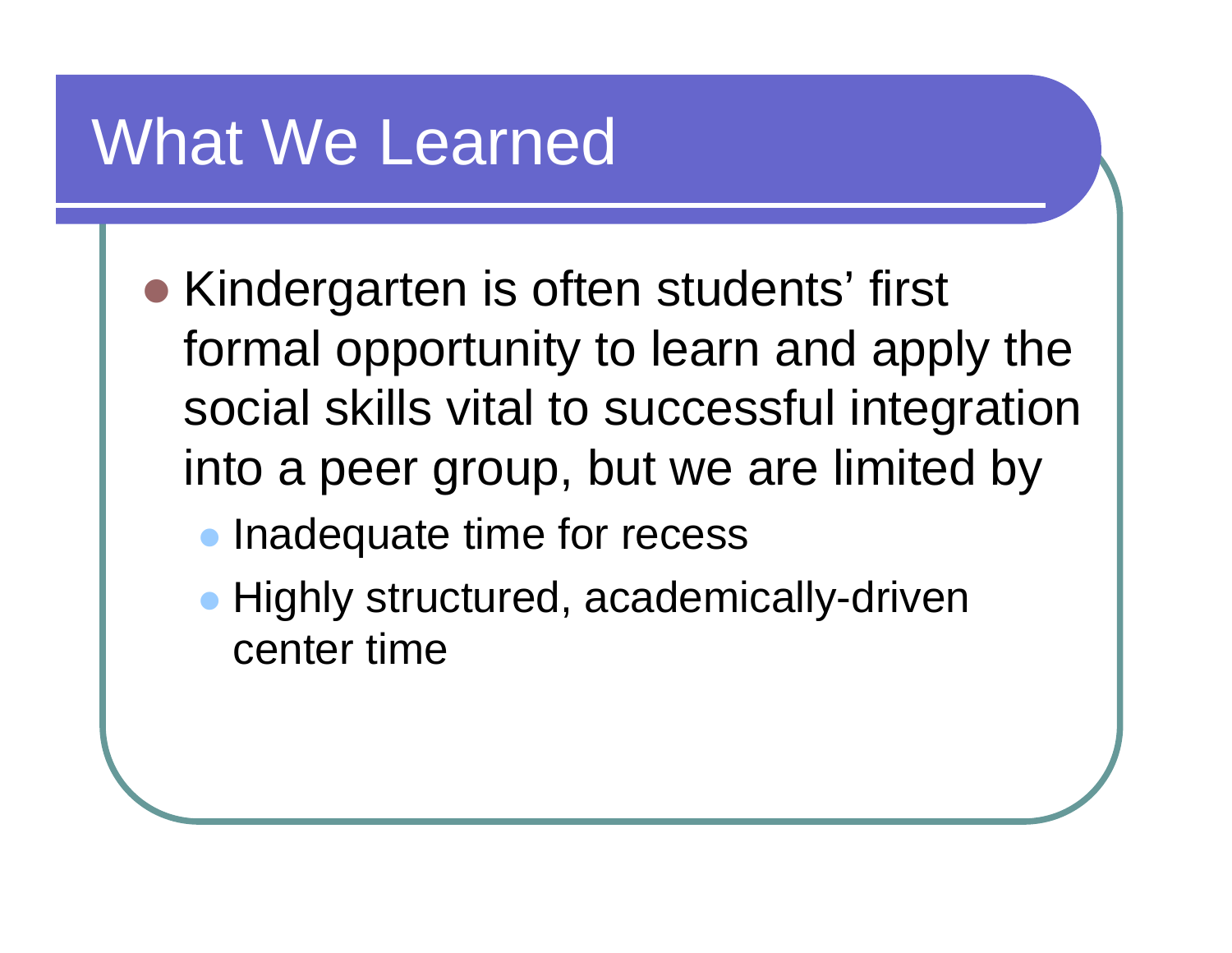- In our 2-3/4 hour program, students have limited time for practice of fine motor skills.
	- **If students are asked to color their** responses, there is not enough time to teach or encourage neatness.
	- Much student work involving cutting or coloring must be sent home incomplete; some families choose to work with their children to complete it and others do not.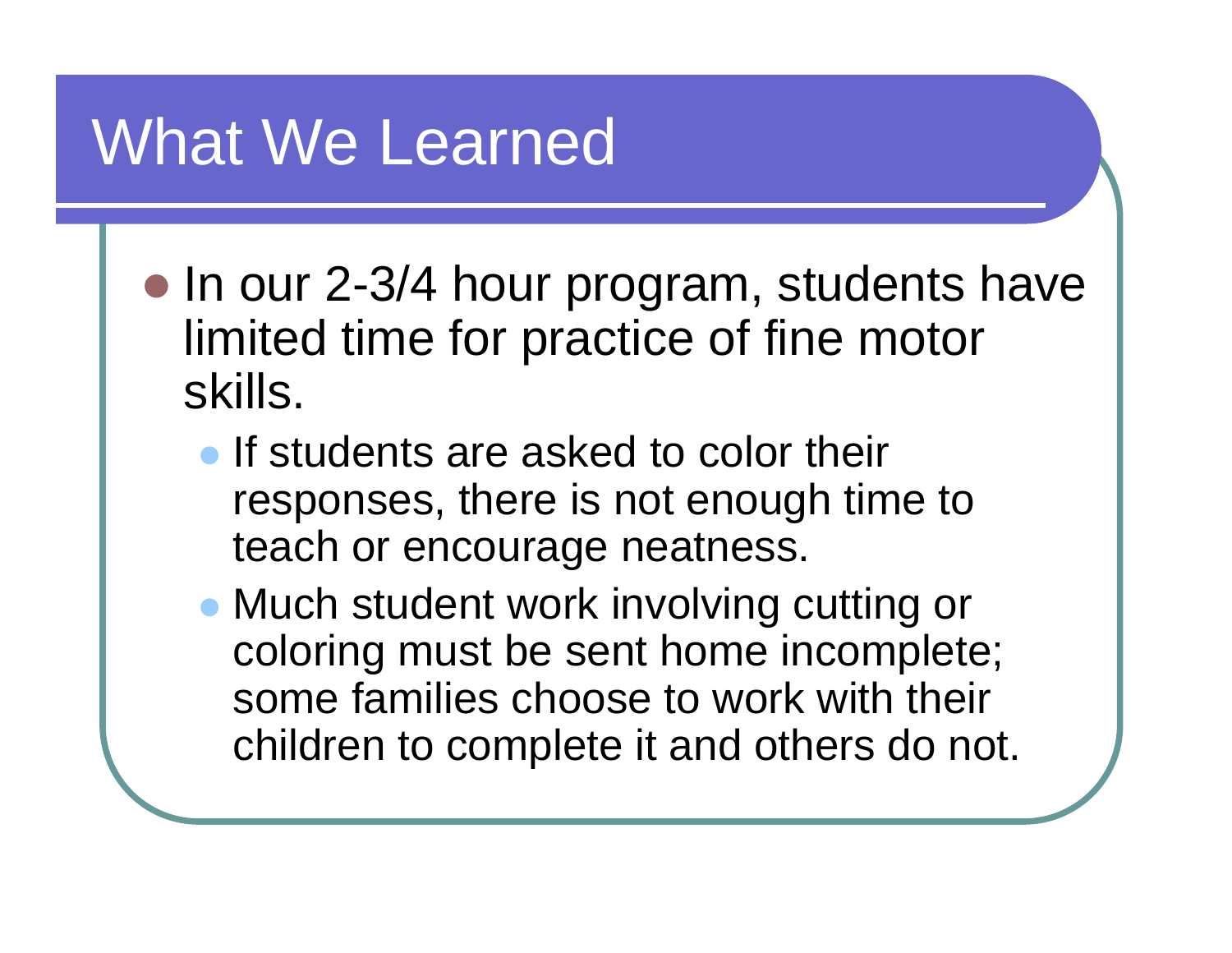• Our 2-3/4 hour program does not allow time for our youngest students to participate in recess every day as per state statute:

CT P.A. 04-224, S. 1. Sec. 10-221o. Lunch periods. Recess.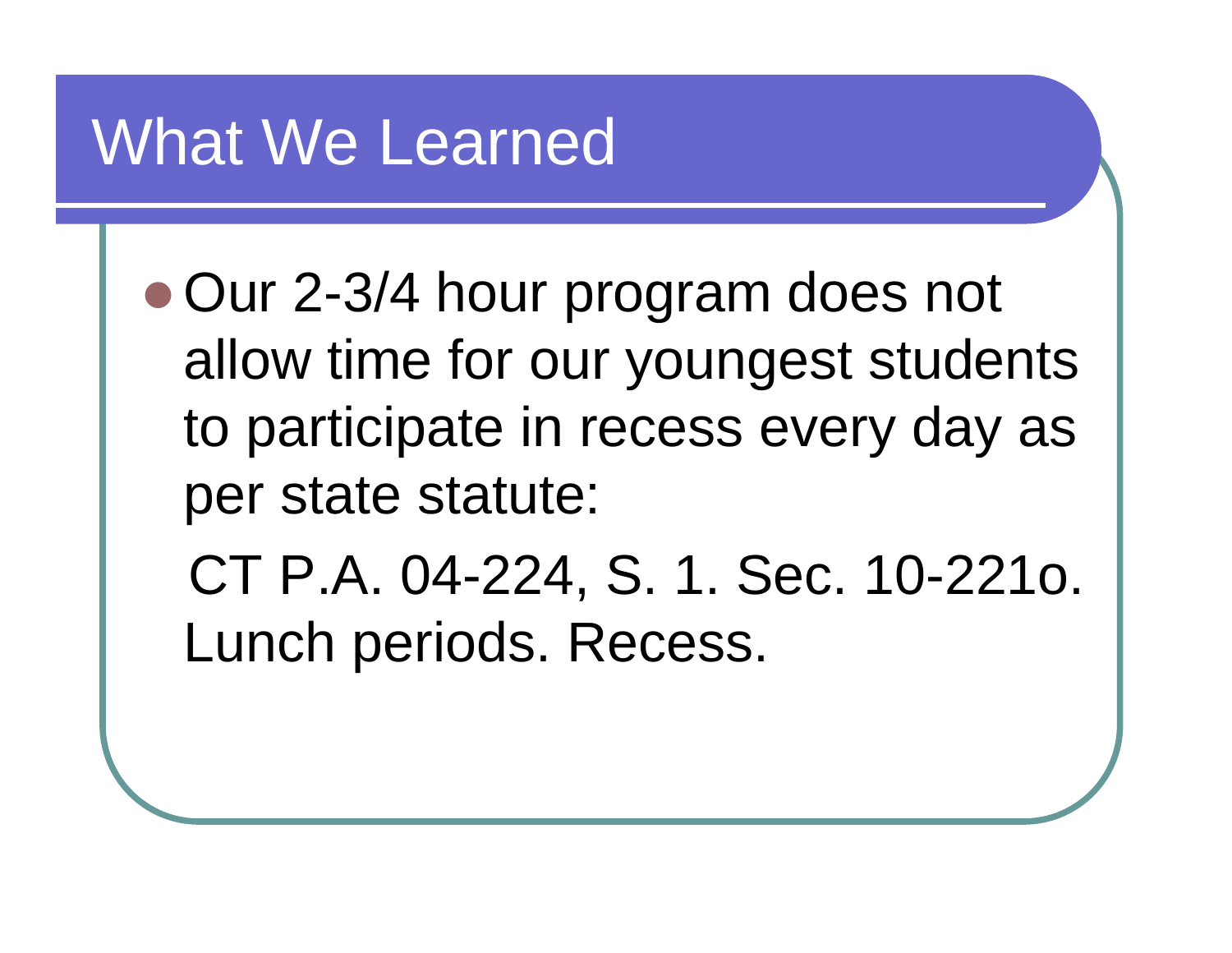- Our 2-3/4 hour program impedes a smooth transition to first grade.
	- Students' period of adjustment to full day of school occurs in first grade instead of in kindergarten.
	- Academic expectations for first grade have increased as dramatically as they have for kindergarten; limited instructional time will have a domino effect throughout the grades.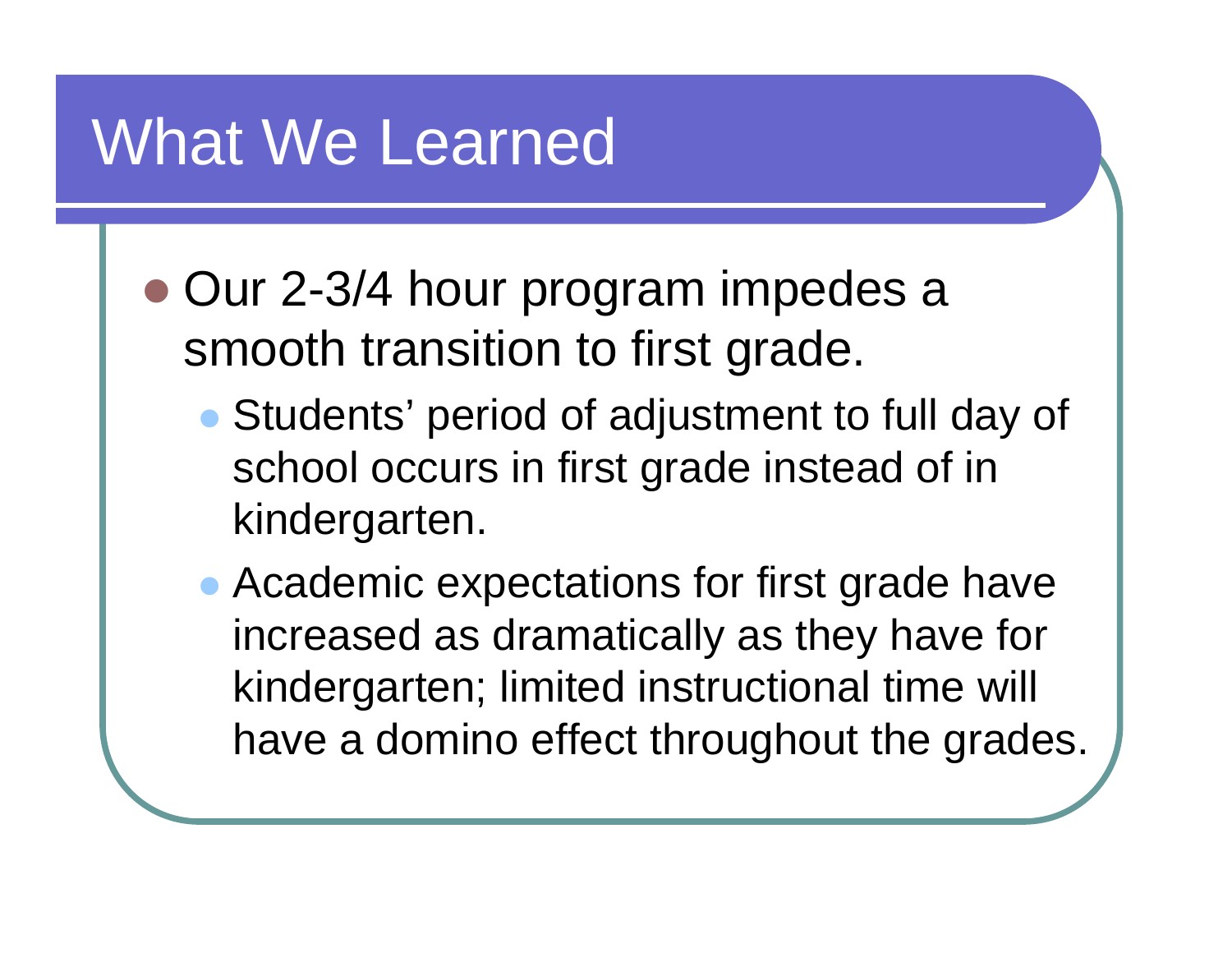- In our 2-3/4 hour program, students are rushed from one learning task to the next, impeding the development of stamina in
	- $\bullet$ Reading
	- Writing
	- $\bullet$ Independent work

The impact on the K-12 program is significant, as stamina for academic tasks is necessary for success as an independent learner.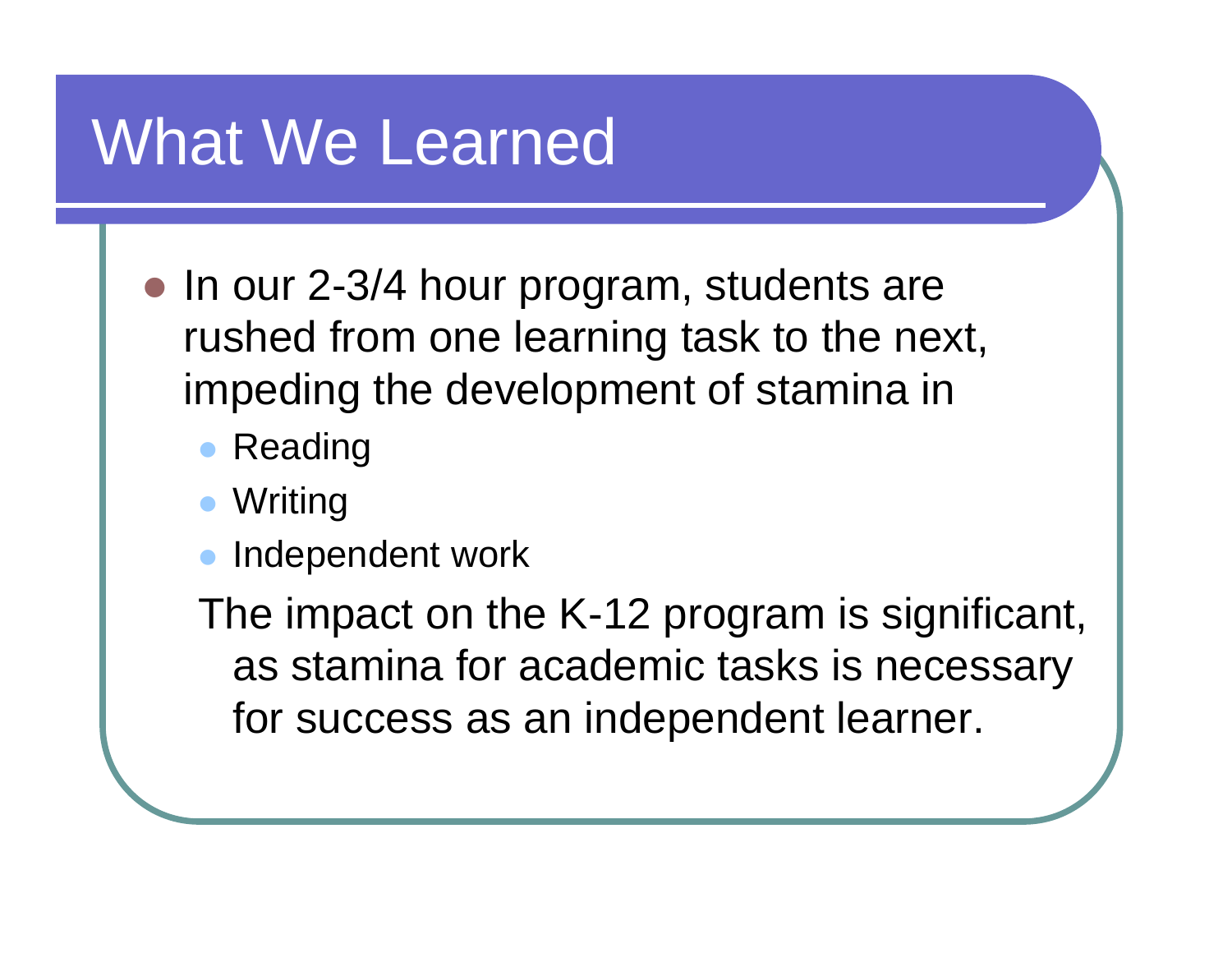- In 2-3/4 hours, there is not enough time to focus on the 21<sup>st</sup> Century Skills necessary to prepare students for college and career.
	- $\bullet$ Student discourse is limited by time constraints.
	- $\bullet$  Teachers lack the time needed to probe for deeper understanding and students have little to no opportunity to respond to higher order questioning.
	- Students' practice in computer skills such as keyboarding is severely limited.

All of this has significant implications for Newtown's K-12 instructional program. Students' preparation to be college- and career-ready 21<sup>st</sup> Century learners must start early if we are to build a quality K-12 instructional program in Newtown.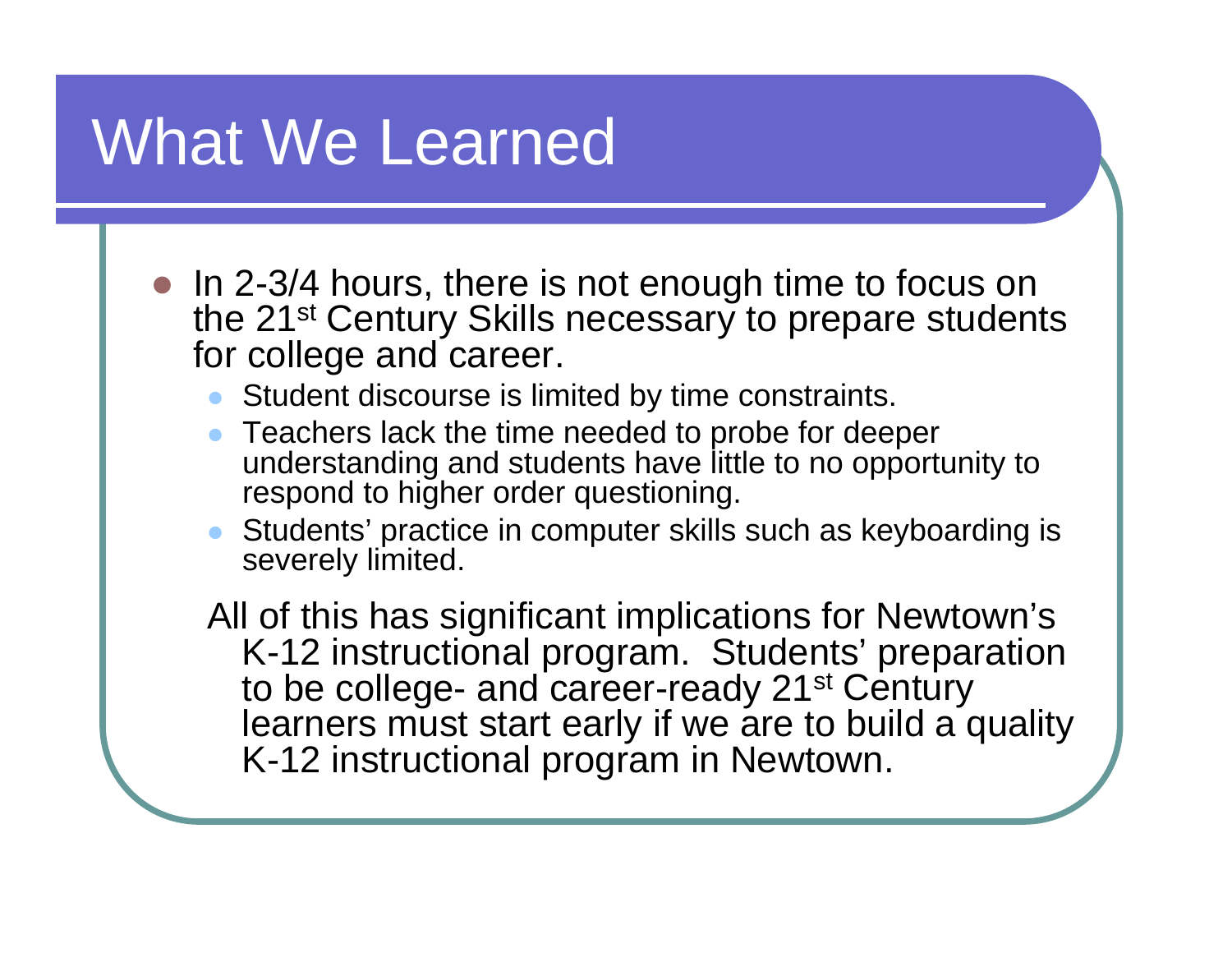- In our 2-3/4 hour program, we cannot provide the number of instructional hours needed to teach the Common Core State Standards.
	- Newtown currently offers 137.25-183 hours per year of language arts instruction in kindergarten. The CSDE pacing guide for CCSS requires 355 hours.
	- Newtown currently offers 45.75-61 hours per year of mathematics instruction to students in kindergarten. The CSDE pacing guide for CCSS kindergarten mathematics requires 155 hours.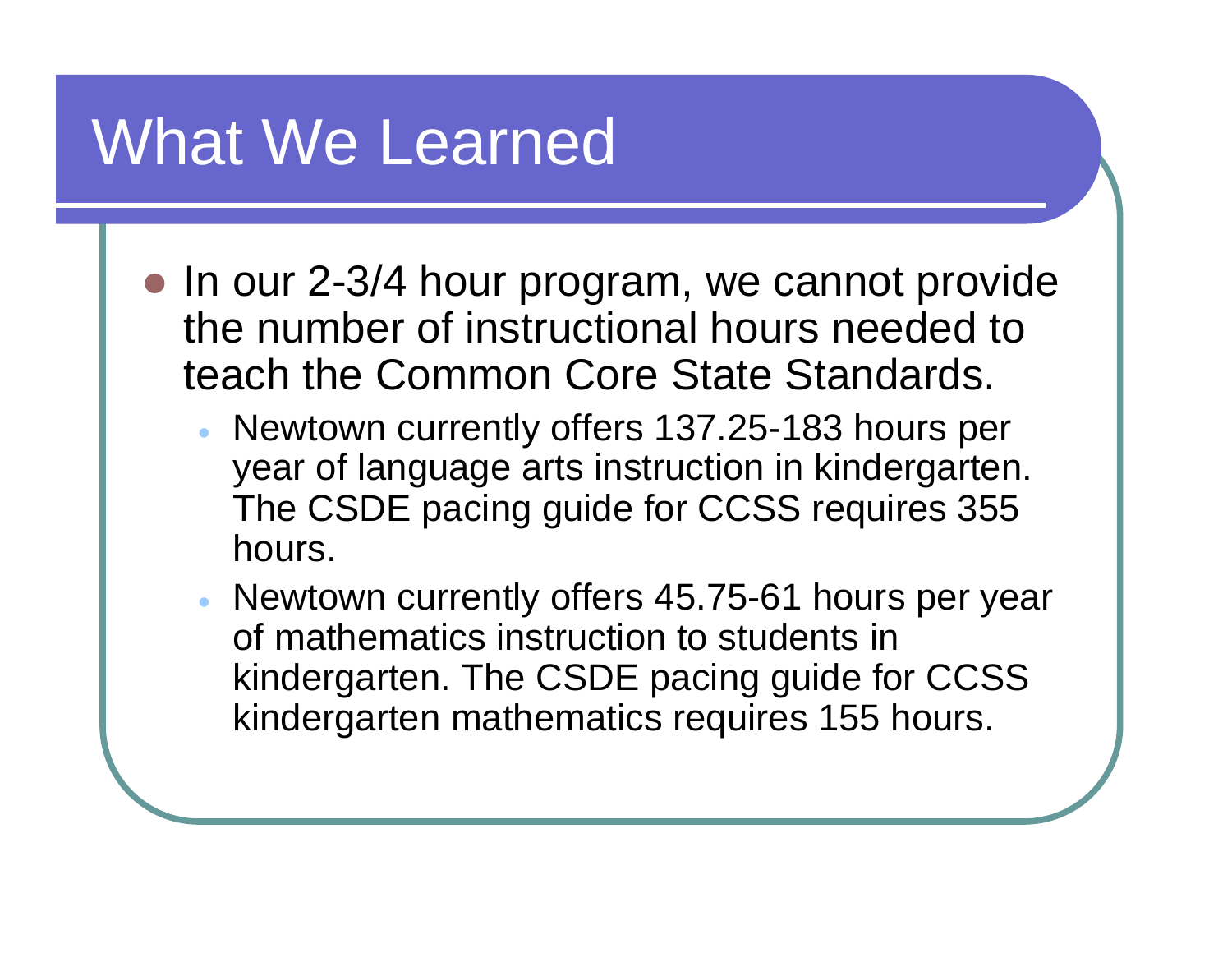### The Bottom Line

Our kindergarten teachers are very talented educators and have historically provided our youngest learners with a solid foundation for their academic careers.

However, the playing field has changed, and we need to adjust our game in order to remain competitive.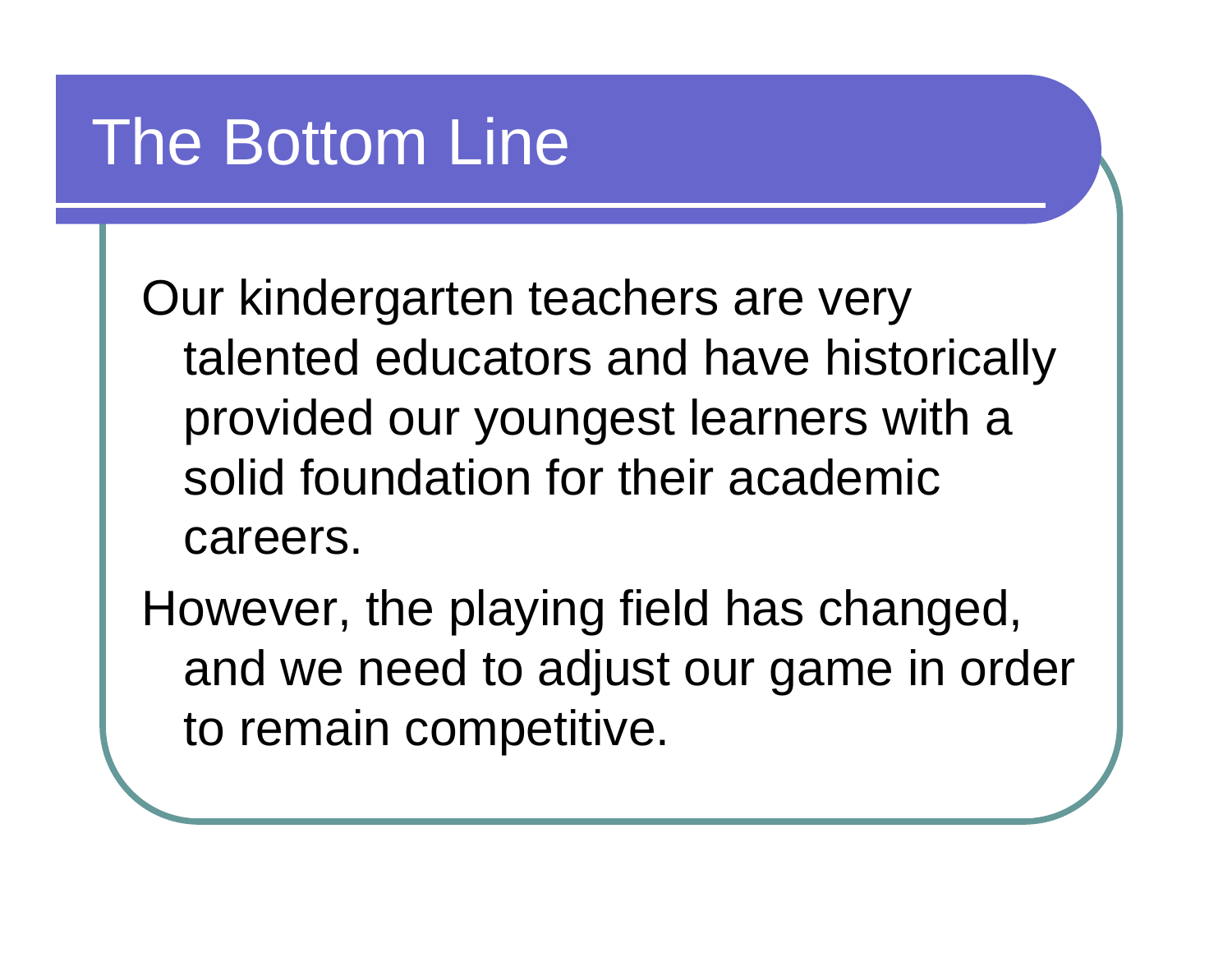### Resources

- Connecticut State Department of Education student census data
- $\bullet$  CSDE Position Statement on English Language Arts Education, 12/3/08
- $\bullet$ CSDE Mathematics Specialist, Charlene Tate-Nichols
- $\bullet$  CT Statute P.A. 04-224, S. 1. Sec. 10-221o. Lunch periods. Recess.
- CSDE pacing guides
- $\bigcirc$  Common Core State Standards, [www.corestandards.org](http://www.corestandards.org/)
- $\bullet$ Recent newspaper articles
- Research on the efficacy of full-day kindergarten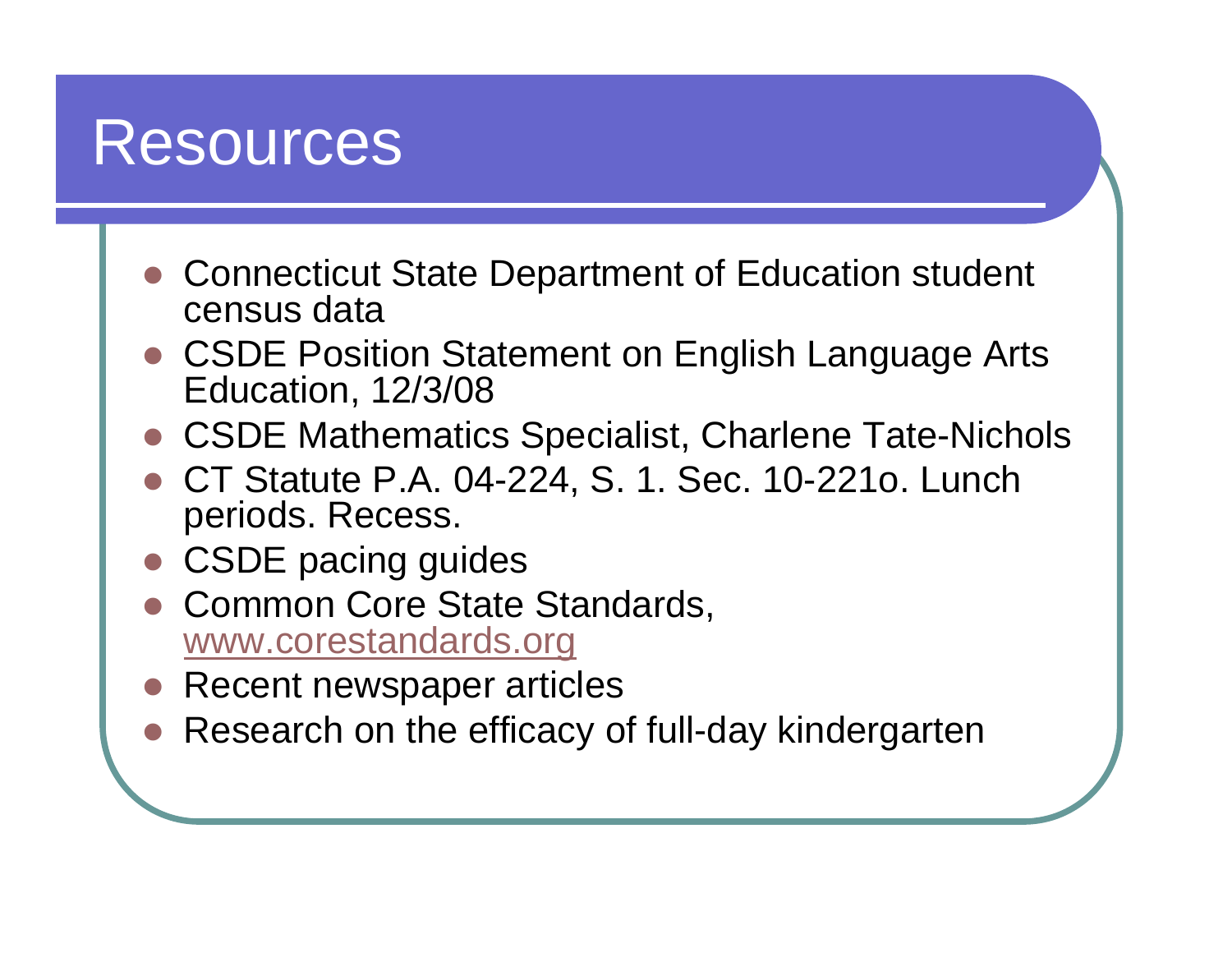### **NEWTOWN KINDERGARTEN TEACHERS' FULL-DAY KINDERGARTEN VISITS & INTERVIEWS**

#### **Guiding questions for observations and interviews**

- What does full day enable you to do that 1/2 day did not?
- Did your standards increase? What did you add to the curriculum?
- Did you see any changes in scores and assessments? What have the first grade teachers observed?
- What does your daily and weekly schedule look like? Specials, computer time, rest period?
- Do you still have blocks, home living, art, creative centers?
- What kind of remedial or enrichment support do you have?

### **Districts we visited to observe full-day kindergarten:**

**Ridgefield (DRG A) Woodbridge (DRG B) Easton (DRG A)** 

#### **Districts we interviewed to learn about full-day kindergarten:**  Bethel (DRG D) **New Milford (DRG D)** Kent (DRG E)

| <b>COMPONENTS OF</b><br><b>FULL-DAY PROGRAMS</b>                        | <b>WE WILL</b><br><b>INCORPORATE</b><br><b>THIS INTO OUR</b><br>2-3/4 HOUR<br><b>PROGRAM</b> | <b>WE WILL</b><br><b>INCORPORATE</b><br><b>THIS INTO OUR</b><br><b>FULL-DAY</b><br><b>PROGRAM</b> | <b>IMPACT ON OUR 2-3/4 HOUR PROGRAM</b>                                                                                                                                                  |
|-------------------------------------------------------------------------|----------------------------------------------------------------------------------------------|---------------------------------------------------------------------------------------------------|------------------------------------------------------------------------------------------------------------------------------------------------------------------------------------------|
| Longer morning meeting/Responsive Classroom                             |                                                                                              | ㅅ                                                                                                 | Greetings and share time are often rushed; our K<br>implementation does not honor Responsive<br>Classroom model                                                                          |
| Full read aloud with discussion, retelling, higher order<br>questioning |                                                                                              |                                                                                                   | Inadequate time to probe for deeper<br>understanding; students responses are not fully<br>developed                                                                                      |
| Math every day                                                          |                                                                                              |                                                                                                   | Direct instruction in mathematics typically occurs<br>only 2-3 times per week, and never for a full hour                                                                                 |
| Math lesson with integrated concepts                                    |                                                                                              |                                                                                                   | Math concepts are reinforced in centers, but<br>students are not consistently exposed to the<br>relationships among math concepts or betwwen<br>math concepts and other curriculum areas |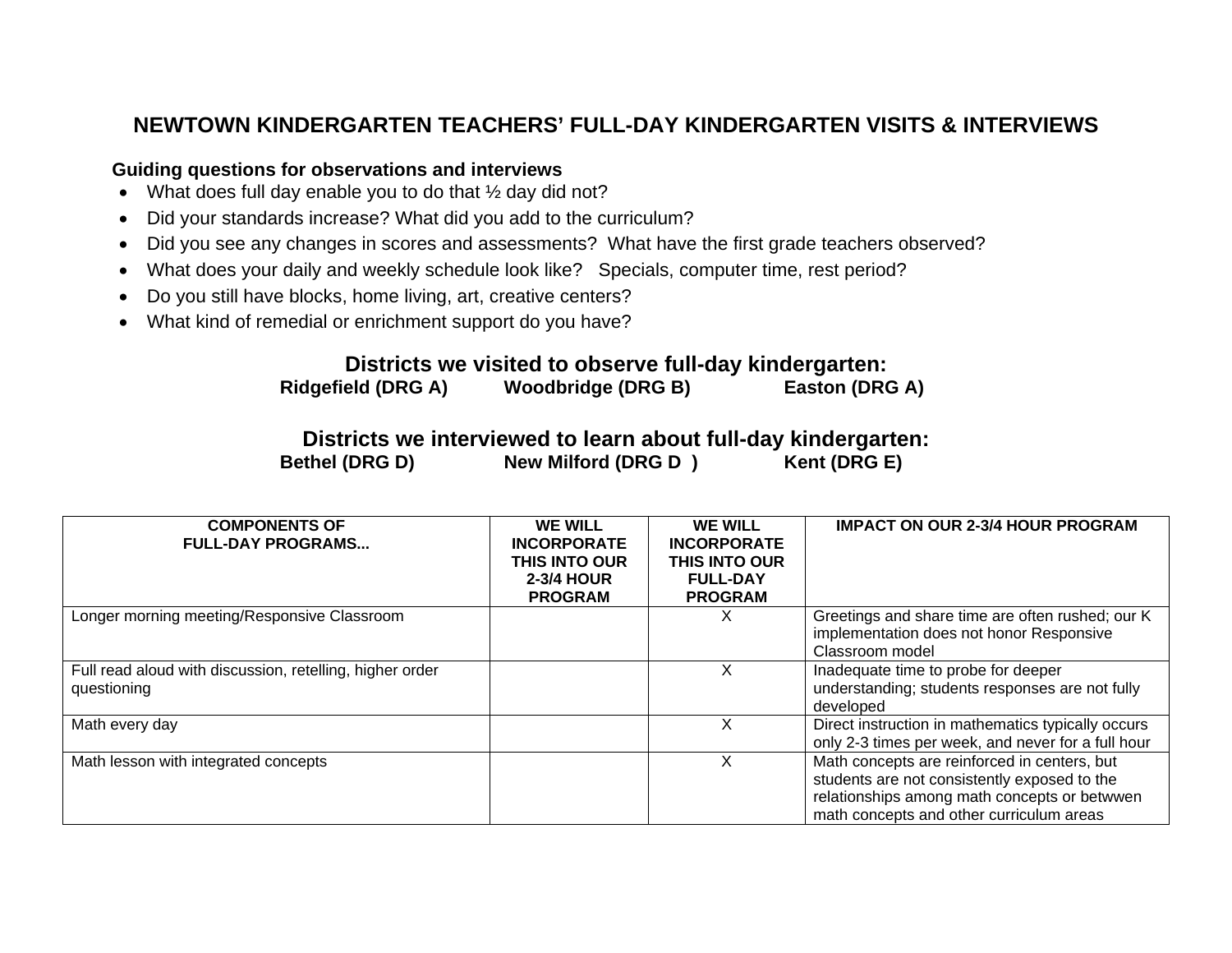| <b>COMPONENTS OF</b><br><b>FULL-DAY PROGRAMS</b>                                                                                          | <b>WE WILL</b><br><b>INCORPORATE</b><br>THIS INTO OUR 2-<br>3/4 HOUR | <b>WE WILL</b><br><b>INCORPORATE</b><br>THIS INTO OUR<br><b>FULL-DAY</b> | <b>IMPACT ON OUR 2-3/4 HOUR PROGRAM</b>                                                                                                                                        |
|-------------------------------------------------------------------------------------------------------------------------------------------|----------------------------------------------------------------------|--------------------------------------------------------------------------|--------------------------------------------------------------------------------------------------------------------------------------------------------------------------------|
|                                                                                                                                           | <b>PROGRAM</b>                                                       | <b>PROGRAM</b>                                                           |                                                                                                                                                                                |
| Increased opportunities for writing across the curriculum                                                                                 | X<br>Via learning centers                                            | X                                                                        | Direct instruction in writing is very brief; students<br>do not have time to develop their ideas or to<br>explore how their ideas relate to learning in other<br>content areas |
| Independent reading/readers' workshop                                                                                                     | X<br>Inconsistent                                                    | X                                                                        | Loss of opportunity to develop reading stamina<br>and understanding of themselves as readers                                                                                   |
| Developmentally appropriate pace                                                                                                          |                                                                      | X                                                                        | Lessons are rushed and can seem disjointed;<br>opportunities for student discourse are extremely<br>limited                                                                    |
| Opportunities for fine motor development embedded in<br>academics                                                                         | X<br>Primarily via centers                                           | $\overline{X}$                                                           | Work is often sent home for completion; limited<br>opportunity for students who need additional<br>practice in fine motor development                                          |
| Increased opportunities for intervention for struggling<br>learners                                                                       | X<br>Extended day<br>program                                         | X                                                                        | Extended day programn offered to very few<br>struggling learners; no time during the school<br>days for other informal interventions                                           |
| Increased enrichment for advanced learners                                                                                                | X<br>Individual,<br>independent                                      | $\overline{X}$                                                           | 2-3/4 hour day does not provide schedule<br>flexibility to bring together groups of advanced<br>learners                                                                       |
| Social skill building through academically grounded play                                                                                  | X<br>Via centers                                                     | $\overline{\mathsf{x}}$                                                  | Center time is brief, very structured, and<br>academically driven; students do not have the<br>opportunity to practice age-appropriate social<br>interactions                  |
| Increase opportunities for student discourse                                                                                              |                                                                      | $\overline{X}$                                                           | Loss of opportunity to exercise 21st century skills<br>or to apply higher-order thinking; 4, 5, and 6 year<br>olds require more time to process and practice<br>those skills   |
| Opportunities to question at a deeper level and to ask<br>follow up questions to check for understanding and probe<br>for deeper thinking |                                                                      | $\overline{X}$                                                           | Reduced opportunities to build the foundation<br>needed to meet expectations in higher grades                                                                                  |
| Art, computer lab more than once per month                                                                                                | X<br>Inconsistent                                                    | X                                                                        | Students are not consistently offered exposure to<br>fine arts or the opportunity to learn and practice<br>keyboarding and other computer skills                               |
| Time to reinforce and practice self-help skills                                                                                           |                                                                      | X                                                                        | Students who would benefit from prompting for<br>independence have tasks done for them by<br>teachers                                                                          |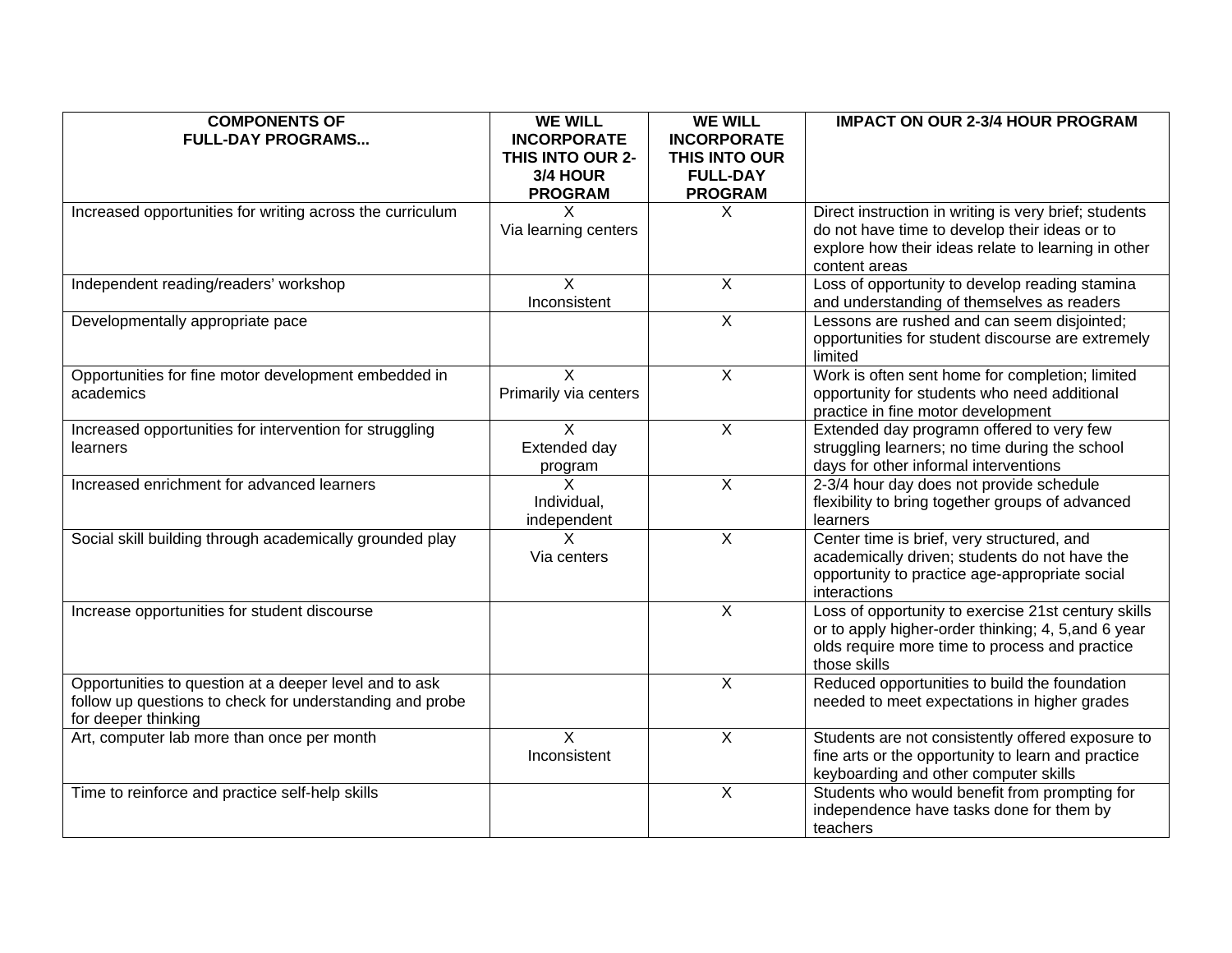| <b>COMPONENTS OF</b>                                      | <b>WE WILL</b>          | <b>WE WILL</b>     | <b>IMPACT ON OUR 2-3/4 HOUR PROGRAM</b>               |
|-----------------------------------------------------------|-------------------------|--------------------|-------------------------------------------------------|
| <b>FULL-DAY PROGRAMS</b>                                  | <b>INCORPORATE</b>      | <b>INCORPORATE</b> |                                                       |
|                                                           | <b>THIS INTO OUR 2-</b> | THIS INTO OUR      |                                                       |
|                                                           | 3/4 HOUR                | <b>FULL-DAY</b>    |                                                       |
|                                                           | <b>PROGRAM</b>          | <b>PROGRAM</b>     |                                                       |
| More time for guided reading                              |                         | X                  | More modeling and initiation of early reading         |
|                                                           |                         |                    | strategies with increased opportunities to practice   |
|                                                           |                         |                    | these critical steps                                  |
| More comprehensive writers' workshop                      |                         | X                  | More flexibility to differentiate, incorporating      |
|                                                           |                         |                    | related skills such as illustration and oral language |
|                                                           |                         |                    | to develop a personal narrative                       |
| Recess every day                                          |                         | X                  | Limits opportunities for social and physical          |
|                                                           |                         |                    | development                                           |
| Inquiry-based science activities                          | X                       | X                  | Students are not offered the opportunity to           |
|                                                           | Inconsistent            |                    | explore, investigate, and collaborate in order to     |
|                                                           |                         |                    | maximize the learning embedded in scientific          |
|                                                           |                         |                    | problems                                              |
| More meaningful curriculum-related field trips            | X                       | X                  | 2-3/4 hour day limits choice of venue due to travel   |
|                                                           | Inconsistent            |                    | time                                                  |
| Participation in school-based assemblies                  | X                       | X                  | Students whose sessions are not in school during      |
|                                                           | Inconsistent            |                    | a school-wide assembly can participate only if        |
|                                                           |                         |                    | their parents are able to drive them in and stay      |
|                                                           |                         |                    | with them; they do not participate with their class   |
| Smoother, more consistent transition from kindergarten to |                         | X                  | Students' period of adjustment to full day of         |
| first grade                                               |                         |                    | school occurs in first grade instead of in            |
|                                                           |                         |                    | kindergarten. Also, the academic expectations for     |
|                                                           |                         |                    | first grade have increased as dramatically as they    |
|                                                           |                         |                    | have for kindergarten; limited instructional time     |
|                                                           |                         |                    | will have a domino effect.                            |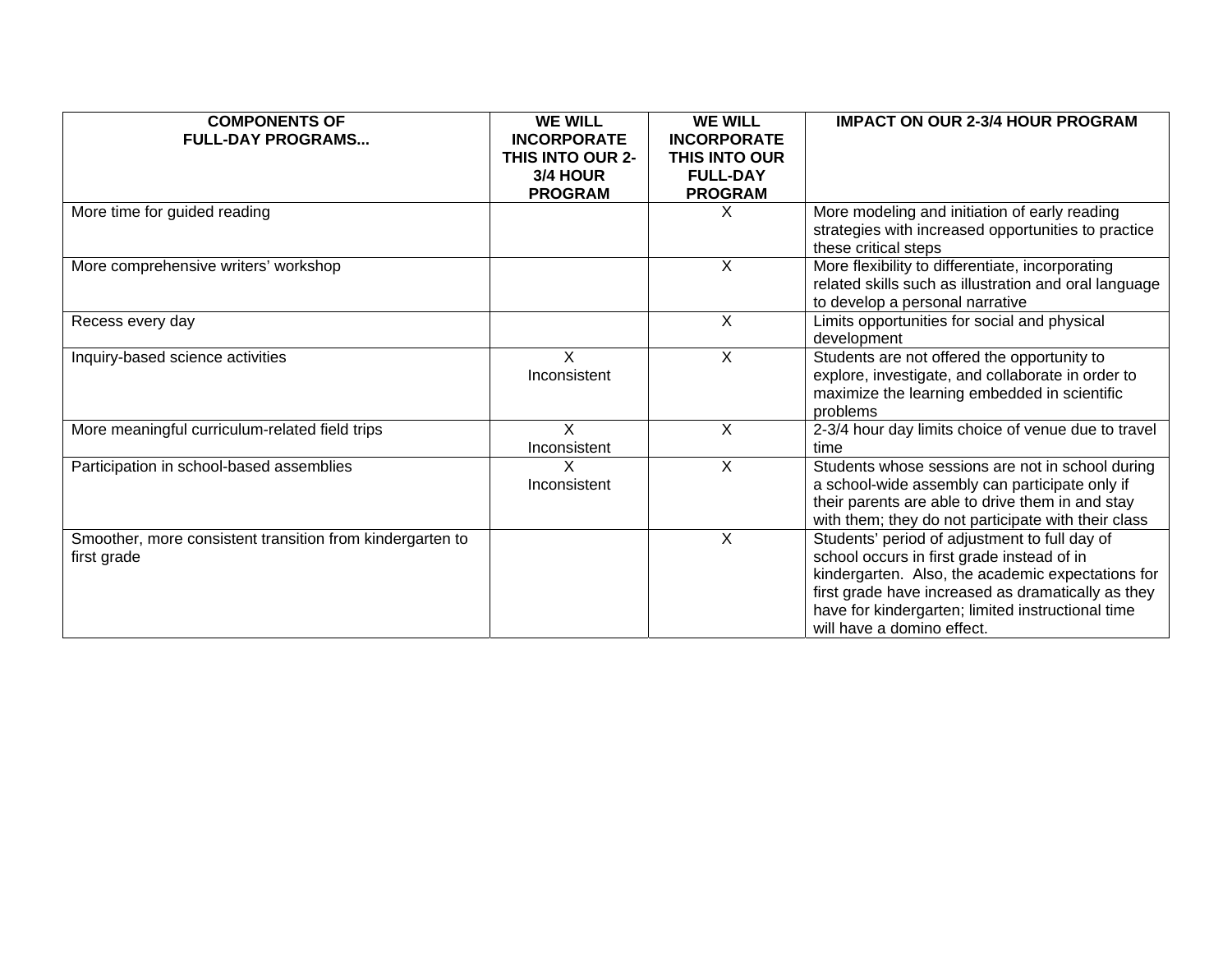| <b>DAILY MINUTES</b><br><b>DAILY MINUTES</b>    |                                        |                               |                                              |  |
|-------------------------------------------------|----------------------------------------|-------------------------------|----------------------------------------------|--|
| <b>CONTENT AREA</b>                             | <b>IN 2-3/4 HOUR</b><br><b>PROGRAM</b> | IN FULL-DAY<br><b>PROGRAM</b> | <b>CONNECTICUT</b><br><b>MINIMUM MINUTES</b> |  |
| <b>LANGUAGE ARTS</b>                            | 45-60                                  | 150                           | 120                                          |  |
|                                                 |                                        |                               | As per CSDE Position                         |  |
|                                                 |                                        |                               | <b>Statement on English</b>                  |  |
|                                                 |                                        |                               | Language Arts                                |  |
|                                                 |                                        |                               | Education, 12/3/08                           |  |
| <b>MATHEMATICS</b>                              | $15 - 20$                              | 60                            | 60                                           |  |
|                                                 |                                        |                               | As per CSDE                                  |  |
|                                                 |                                        |                               | <b>Mathematics Specialist</b>                |  |
| <b>SCIENCE, SOCIAL STUDIES, HEALTH</b>          | $10 - 15$                              | 30                            |                                              |  |
| <b>MORNING MEETING/CALENDAR</b>                 | $10 - 15$                              | 30                            |                                              |  |
| <b>HANDWRITING</b>                              | 5                                      | 15                            |                                              |  |
| <b>COMPUTER LAB</b>                             | >5                                     | $5 - 10$                      |                                              |  |
| <b>UNIFIED ARTS</b>                             | $20 - 25$                              | 40                            |                                              |  |
| (Music, Art, Physical Education, Library-Media) |                                        |                               |                                              |  |
| <b>CENTERS</b>                                  | $0 - 15$                               | (included in                  |                                              |  |
|                                                 |                                        | academics)                    |                                              |  |
| SNACK/LUNCH                                     | $10 - 15$                              | 40-50                         |                                              |  |
| <b>RECESS</b>                                   | $0 - 5$                                | 25                            | Daily                                        |  |
|                                                 |                                        |                               | As per CT                                    |  |
|                                                 |                                        |                               | P.A. 04-224, S. 1.                           |  |
|                                                 |                                        |                               | Sec. 10-221o.                                |  |
|                                                 |                                        |                               | Lunch periods.                               |  |
|                                                 |                                        |                               | Recess.                                      |  |
| NPS AVAILABLE INSTRUCTIONAL TIME                | 169 minutes                            | 387                           | <b>INSUFFICIENT</b>                          |  |
| (includes transitions not noted above)          |                                        | Minutes*                      | As per                                       |  |
|                                                 |                                        |                               | the State of                                 |  |
|                                                 |                                        |                               | Connecticut                                  |  |

#### **COMPARISON OF 2-3/4 HOUR vs. FULL-DAY KINDERGARTEN PROGRAMS**

\*Some full day program observed/interviewed had longer instructional days than NPS.